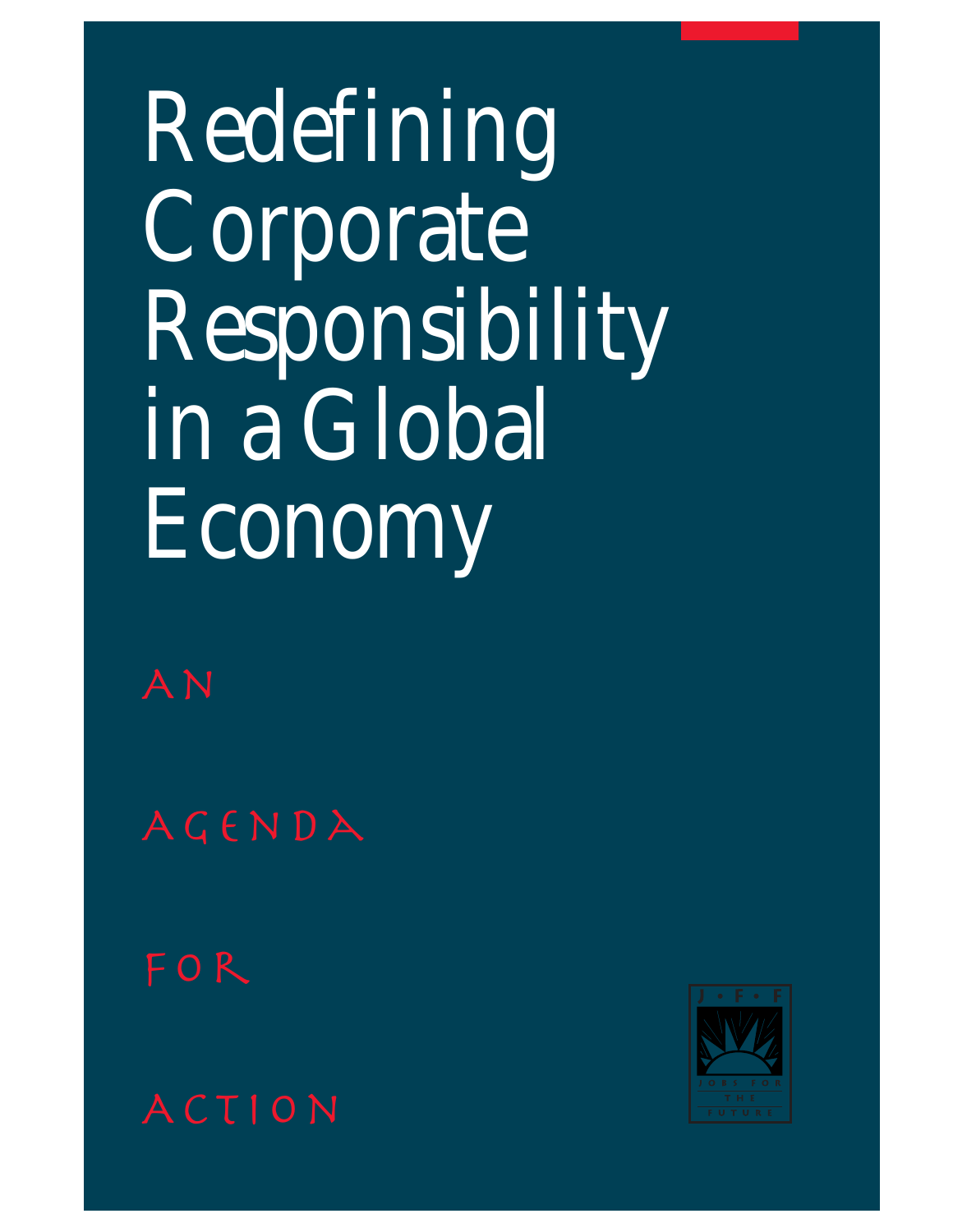Jobs for the Future (JFF) is a national, non-profit organization that conducts research, provides technical assistance, and proposes policy innovation on the inter-related issues of work and learning. Founded in 1983, JFF's goal is to encourage policies and practices that prepare all citizens for effective transitions between learning and work. For the past five years, we have worked at the local, state, and national levels to develop a new system for linking employers with schools and for placing all youth on career paths. Jobs for the Future

In November of 1985, Hitachi, Ltd. of Tokyo established The Hitachi Foundation in Washington, DC as a nonprofit, philanthropic organization with a mission to promote social responsibility through effective participation in a global society. The Foundation seeks to build the capacity of all Americans, particularly those under-served by traditional institutions, to address the multicultural, community, and global issues facing them. The Foundation also seeks to engage Hitachi companies with critical social issues. The Foundation program emphasizes issues of diversity, multiculturalism, youth service, collaboration, corporate responsibility, and effective participation in a global society. The Hitachi Foundation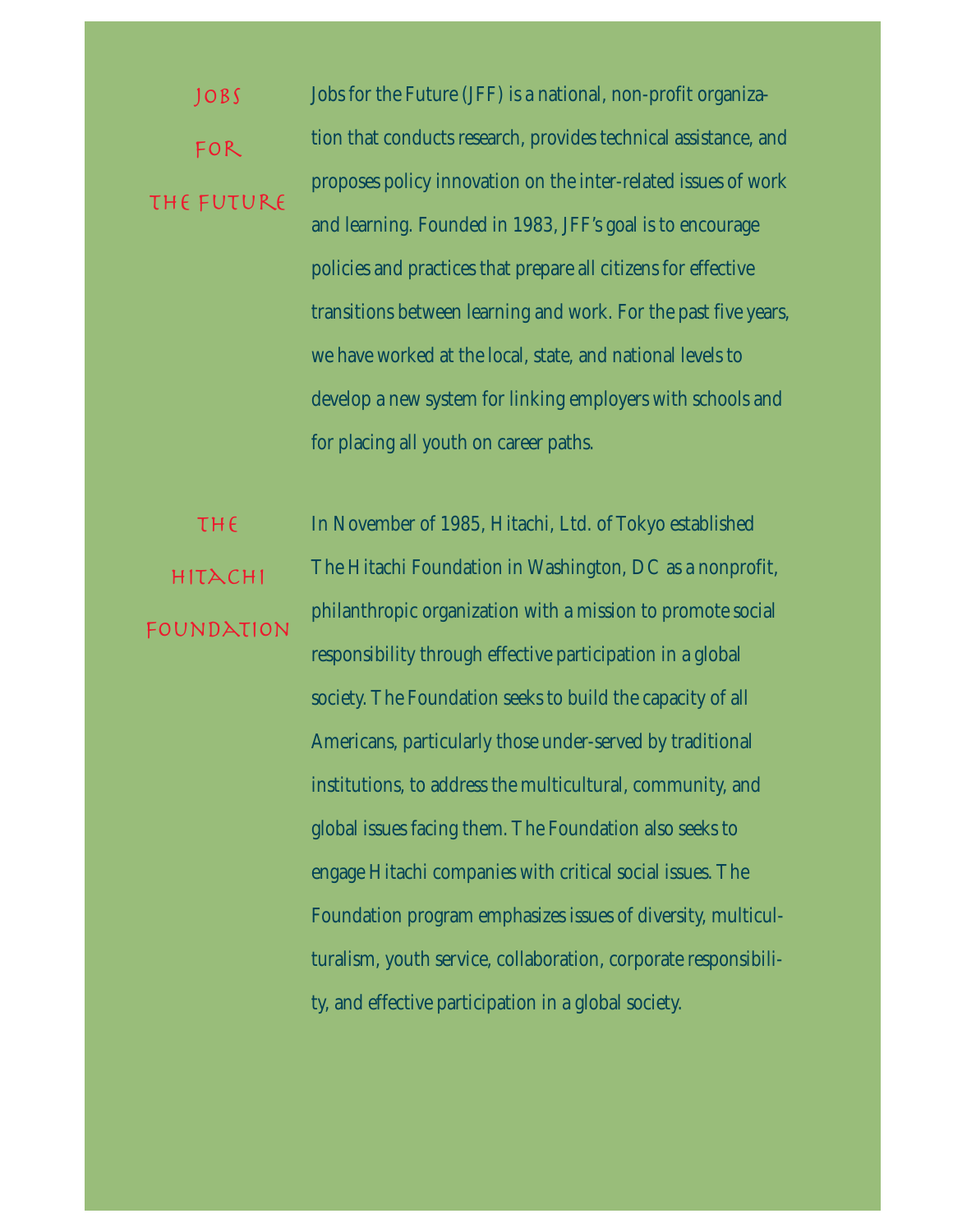# Redefining Corporate Responsibility in a Global Economy



## An Agenda for Action

| Toward a Global Community. 9                                       |                                         |
|--------------------------------------------------------------------|-----------------------------------------|
| The "Win-Win": Strategic Social Investment. 17                     |                                         |
| <b>Models of Partnership:</b><br>Confrontation to Collaboration 27 |                                         |
| Corporate Leadership in a Global Economy. 39                       |                                         |
|                                                                    |                                         |
|                                                                    |                                         |
|                                                                    |                                         |
|                                                                    | <b>JOBS FOR</b><br>THE<br><b>FUTURE</b> |
| Support for this project has been provided by                      |                                         |
| The Hitachi Foundation.                                            | February 1996                           |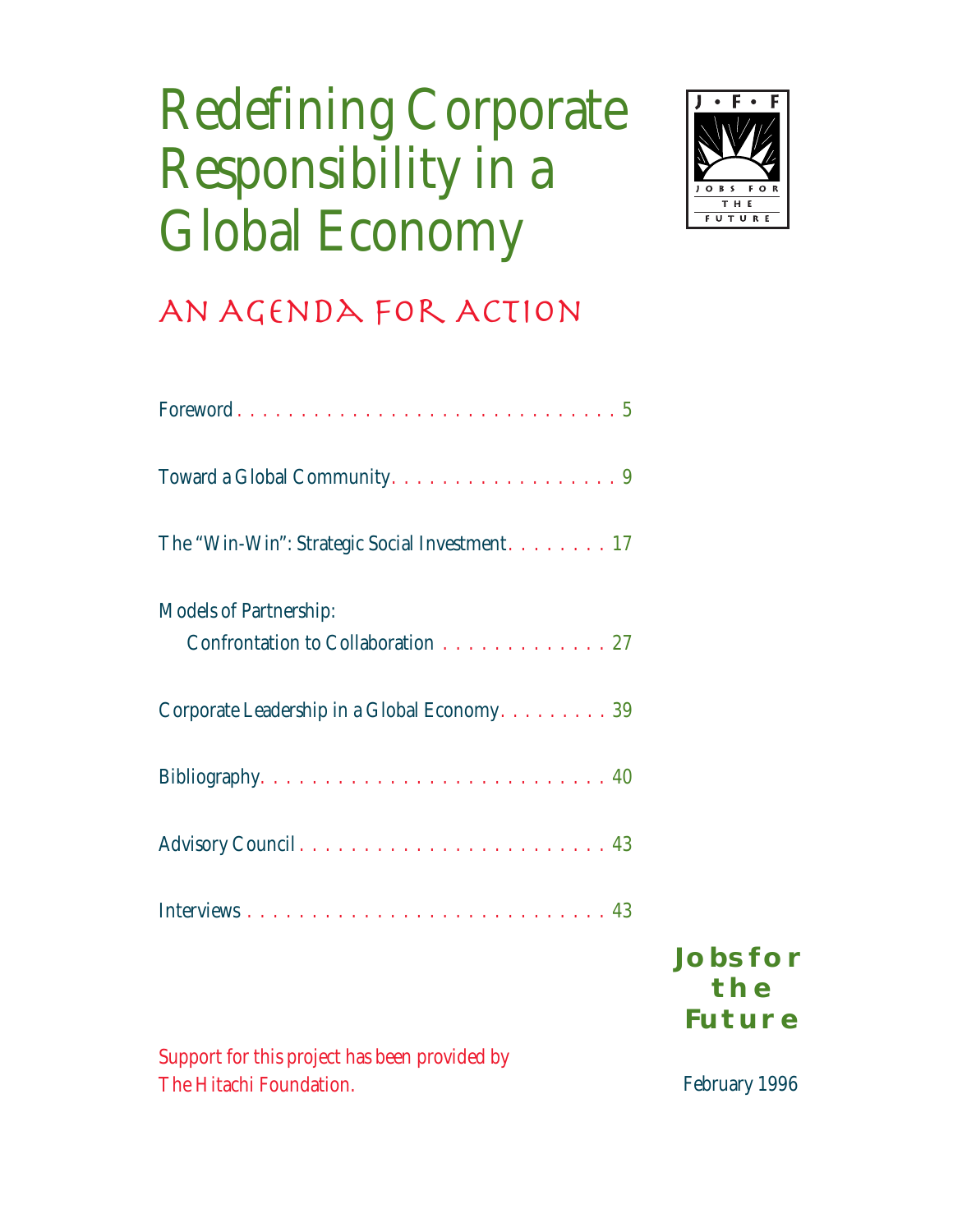### Foreword

In 1992, **The Hitachi Foundation**, in conjunction with **Jobs for the Future**, discussed the need for and practicality of a critical review of the issue of *global corporate citizenship* a frequently used, but ill-defined concept. The time for such an exploration seemed right: the private sector was in a phase of inexorable expansion worldwide; corporate profits were beginning to recover; and it was clear that the corporate role in community development was in flux. Furthermore, many governments seemed to be struggling with the consequences of declining public confidence in their capacities to cope with social and economic needs and a corresponding reduction in public coffers sufficient for the task. Workforce development issues increasingly were at the forefront of policy discussions, due to corporate downsizing and the increasing technological and skill requirements needed to remain competitive.

Both the Foundation and Jobs for the Future had an interest in formulating a project that could add substance to the debate on what corporate citizenship and responsibility needed to be in the 21st century. Each institution had its own reasons for wanting to address the matter: the Foundation because of its commitment to engagement issues of the future; and Jobs for the Future because it sought the opportunity to widen its focus to include the impact of global changes on the economy and workforce. In addition, the Foundation hoped to influence the thinking and actions of its benefactor, Hitachi, Ltd. and other corporations, in terms of how corporate-community involvement might need to be expanded and redirected, given global changes in the market and workforce development requirements.

WE HAD AN interest in formulating a project that could ADD substance to the debate on what corporate citizenship AND responsibility needed to be in the 21st century.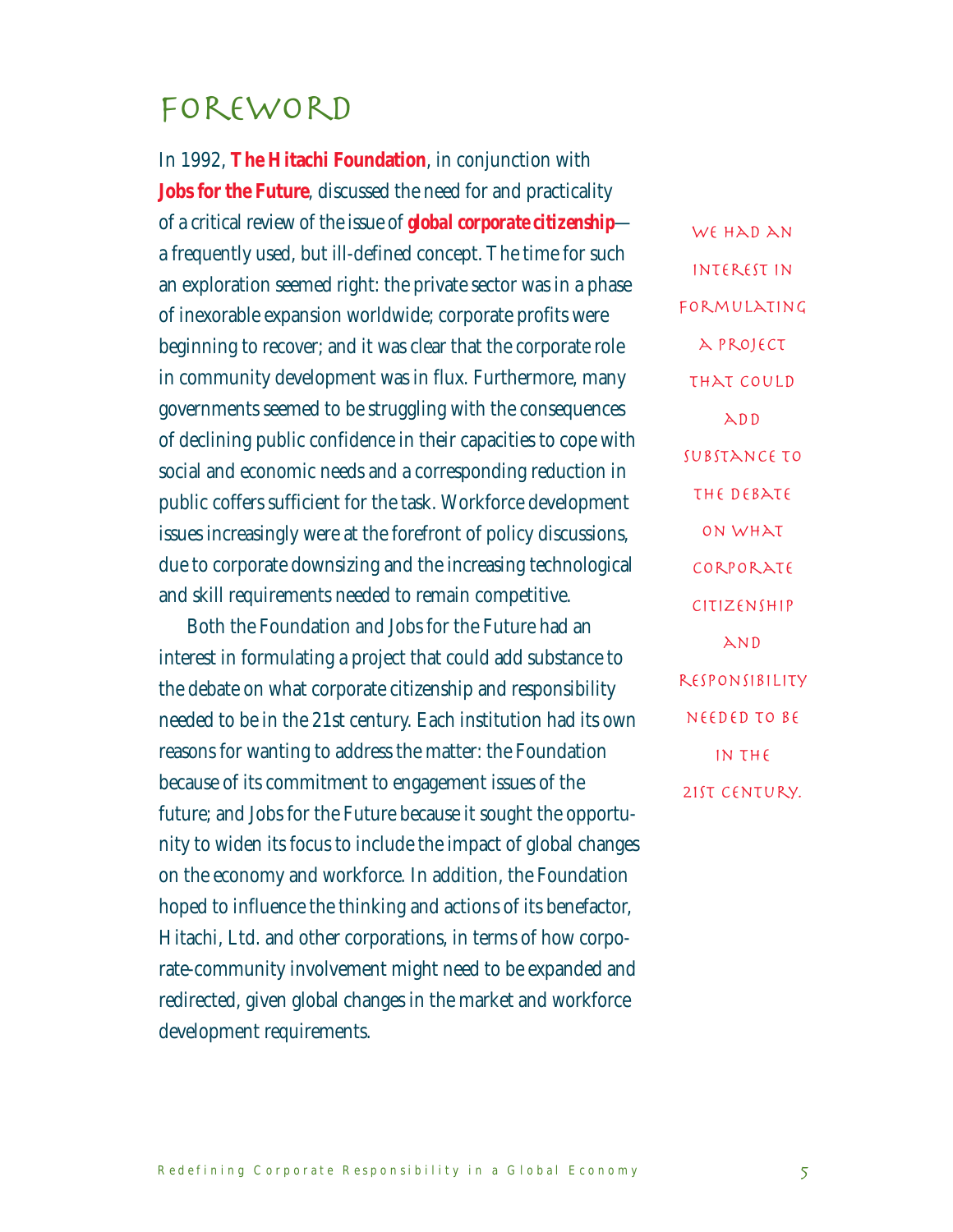The intent was to develop an "ACTION agenda" that corporations and communities could undertake jointly to address WORKFORCE development MORE effectively.

Drawing upon Jobs for the Future's expertise, it was decided that *workforce development* would be the initial focus of inquiry. The intent was to develop an "action agenda" that corporations and communities could undertake jointly to address workforce development more effectively. This approach made sense from a corporate perspective, since the literature is legion with observations on the shortage of skilled workers and commentaries on the best ways to foster the development of necessary skills. From the vantage of communities worldwide, this approach also made sense, since unemployment and underemployment seemed to be growing problems, particularly in those communities affected by corporate and government restructuring. For The Hitachi Foundation and Jobs for the Future, there was also the prospect of learning from this work together and advancing our individual agendas on global corporate citizenship and workforce development.

As we expected, the partnership between the Foundation and Jobs for the Future was a microcosm of some of the difficulties and rewards to be found in the *corporate-community relationship*. Each partner had to analyze some of its basic assumptions and hypotheses about what we could expect from corporations, what communities were responsible for, and who (or what) could bridge the gap between the two. This created a healthy atmosphere of creative tension—in the end of great value to both institutions and, we think, the project outcome itself.

This Action Agenda is designed to promote collaboration between corporations and communities. It is by no means a comprehensive cookbook, presenting new recipes for post-Cold War corporate-community relationships. It is, however, a first step in a journey that we believe is not only important, but necessary. Our work together has taught us a great deal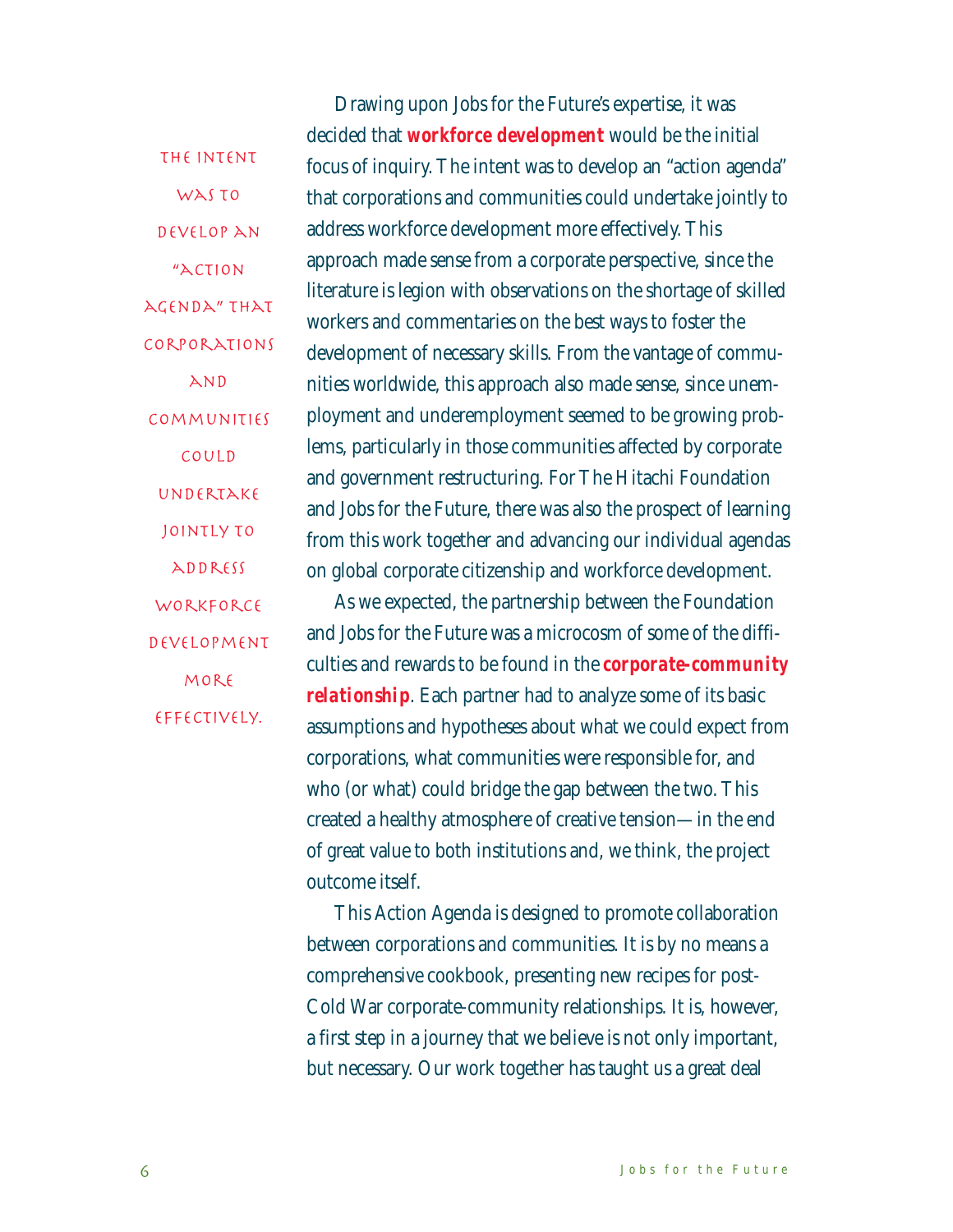about the ingredients of collaboration and the challenges that corporations and communities face as they work together to confront the economic and social realities of the late 20th and early 21st century.

We sincerely hope that the work of this project and the issues that it raises will be carried on in a number of different directions. While the whole notion of corporate responsibility is a global issue and cannot be confined to practices within a single country, this Agenda focuses primarily on companies with operations in the United States. Clearly, we are in need of more and better case examples of the kinds of collaboration which are introduced here—from the United States and around the world.

In addition, the public sector's role in fostering corporatecommunity partnerships on workforce development must be explored further in order to make this Action Agenda comprehensive. We intentionally left the matter of government policy and involvement aside in the first phase of this work to keep the project manageable. However, government programs and policies—at the local, state, federal, and international levels—play an important role in creating incentives (or disincentives) for corporate-community collaboration.

We hope that this Action Agenda provokes thinking, discussion, and action that enhances the role that companies can play through involvement with critical social and community issues. For this document to be of value, we need to hear responses from the field—from those in companies and community organizations who are working to create new connections for their employees and residents.

We close by expressing our deepest appreciation to all who have cooperated in this enterprise. A special thanks to those who offered their frank opinions and insights during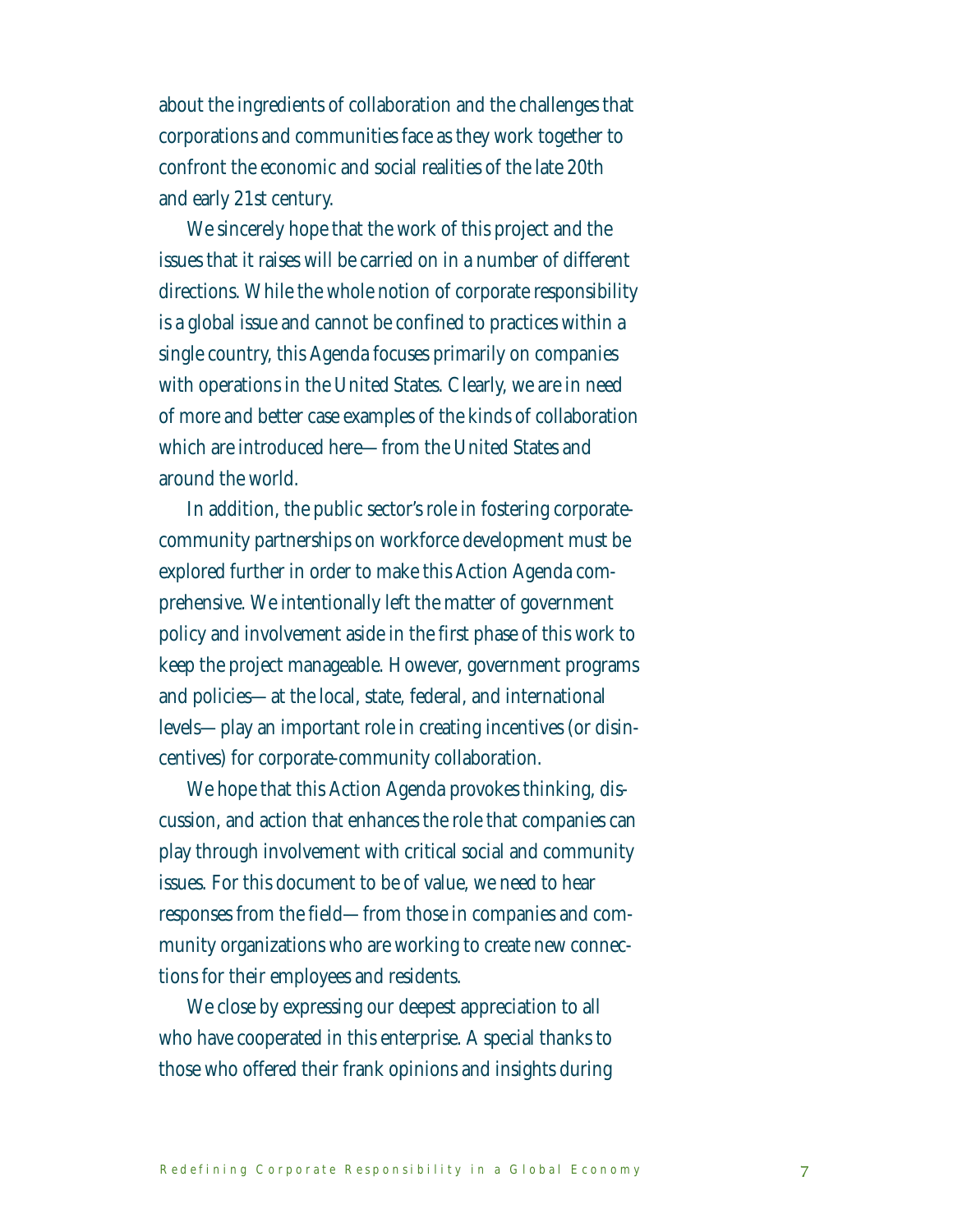several courses of interviews. In addition, we recognize and are grateful for the continuous involvement of the Advisory Council. Their comments and suggestions throughout have been of great value. Finally, our appreciation goes out to the external readers of the many drafts of this document. They have been unstinting in providing the authors with excellent ideas and editorial comment.

 $L\backslash C$ 

Delwin A. Roy  $\bigcup$  Hilary C. Pennington President and CEO President The Hitachi Foundation Jobs for the Future

Hilay Penning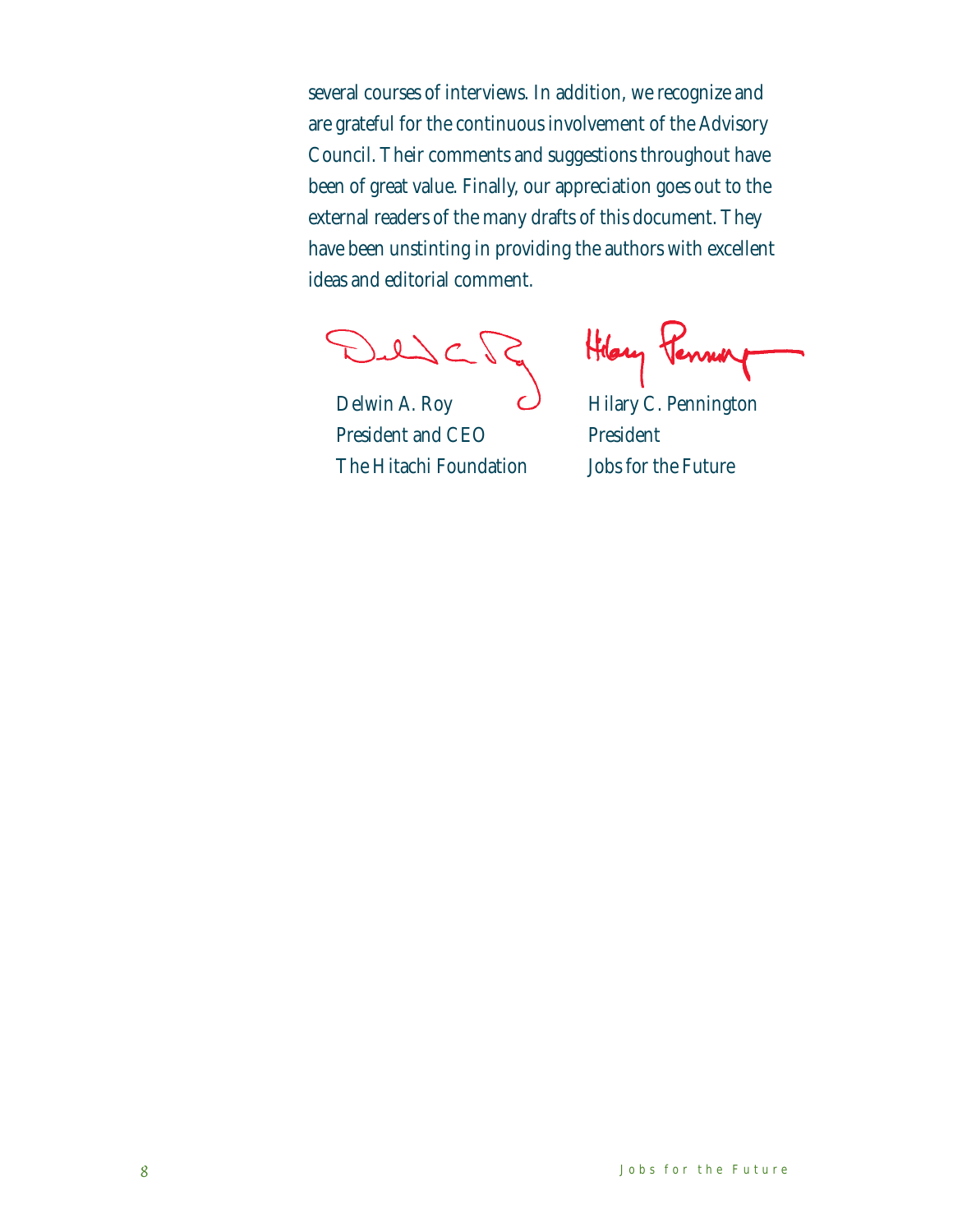# Toward a Global Community

This paper proposes an action agenda for strengthening corporate-community partnerships for workforce development in a global economy. It grows out of a collaboration between Jobs for the Future (JFF), a non-profit research and policy organization, and The Hitachi Foundation, a corporate foundation which has practiced global philanthropy since its inception ten years ago. $<sup>1</sup>$ </sup>

The report is intended primarily to challenge, inform, and assist leaders of American corporations<sup>2</sup> in directing their investments—production, workforce, and philanthropic toward strengthening human resources and civic infrastructure in a rapidly changing, interdependent global economy. We hope it will also be useful to community and labor leaders as they work with corporations toward these ends.

Our goal is to provoke a more considered debate about the relationship between corporations and communities in a global economy and, beyond that, to inform action by providing a framework against which both corporations and communities can focus and evaluate their activities.

### THE NEED FOR ANACTION AGENDA

The advent of a *global economy*, in which goods and services are traded throughout the world, is fundamentally restructuring basic economic institutions and corporations' relationships to their workers and the communities in which they do business. Unlike those of past generations, today's corporations produce goods and services through strategic partnerships with other companies all over the world, have varying employment structures ranging from permanent

<sup>1</sup> The analysis and recommendations presented here were developed over eighteen months of extensive discussion, literature reviews, and interviews with corporate and community leaders. They were further debated and refined through discussions with a multi-sector Advisory Council. See page 43 for Advisory Council members and people with whom interviews were conducted.

<sup>2</sup> This paper pertains more to U.S. firms than to all firms irrespective of national origin. Obviously, there are elements of the analysis and recommendations that do apply across the board given the increasingly generic character of corporate responses to international competition. However, there are also key differences, depending on the unique cultural, legal/regulatory, and social circumstances of each country.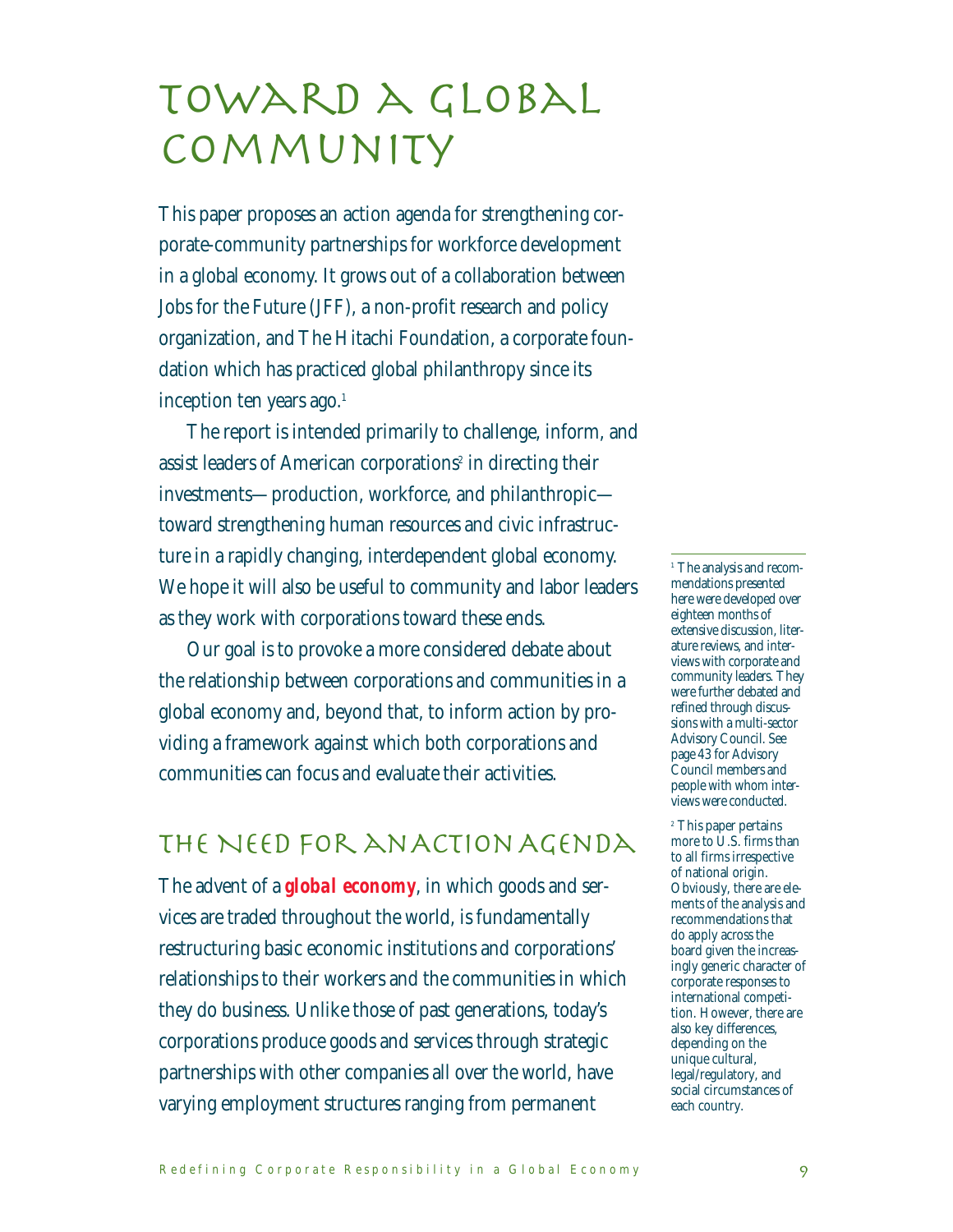|                | employees to temporary contract workers, and fulfill produc-                                                                |  |  |
|----------------|-----------------------------------------------------------------------------------------------------------------------------|--|--|
|                | tion needs through a variety of supplier networks and outsourc-                                                             |  |  |
| THE PACE AND   | ing. The increasing flexibility of corporate structures, employ-                                                            |  |  |
| NATURE OF      | ment relationships, and production networks raises basic                                                                    |  |  |
| THESE CHANGES  | questions about what will constitute a company in tomorrow's                                                                |  |  |
| ARE FEEDING    | economy and what the nature of jobs or job security will be.                                                                |  |  |
|                | These questions are further complicated by <b>eight</b>                                                                     |  |  |
| A NEW SENSE OF | <i>emerging economic trends</i> that are shaping the future.                                                                |  |  |
| DISCONNECT-    | These include:                                                                                                              |  |  |
| EDNESS THAT    | pressure toward more interdependent open<br>markets:                                                                        |  |  |
| UNDERMINES     | $\bigcirc$ increasingly mobile factors of production;                                                                       |  |  |
| TRADITIONAL    | $\bigcirc$ decreasing international wage differences and                                                                    |  |  |
| CONCEPTS OF    | increasing intra-national wage differences;                                                                                 |  |  |
| COMMUNITY.     | $\bigcirc$ replacement of "job" security with a new notion<br>of "career" or "employability" security;                      |  |  |
|                | increasing use of non-wage alternatives to obtain,<br>maintain, and retrain the most experienced<br>workers;                |  |  |
|                | $\bigcirc$ increasing access to knowledge, facilitated<br>through the growth of electronic technologies;                    |  |  |
|                | a need for new managerial skills and structures to<br>accommodate the diverse workplace of the future;<br>and               |  |  |
|                | $\circ$ continued strain on and change of traditional<br>family structures and stability.                                   |  |  |
|                | The pace and nature of these changes, as they affect work-                                                                  |  |  |
|                | places and home life, are feeding a <b>new sense of disconnect</b> -                                                        |  |  |
|                | edness that undermines traditional concepts of community.<br>The effects appear in many different forms, including increas- |  |  |
|                |                                                                                                                             |  |  |
|                | ing suicide, teen pregnancy, and divorce rates, and growing                                                                 |  |  |
|                | instances of ethnic and racial tension around the world.                                                                    |  |  |

People rely less and less on close-knit home and work com-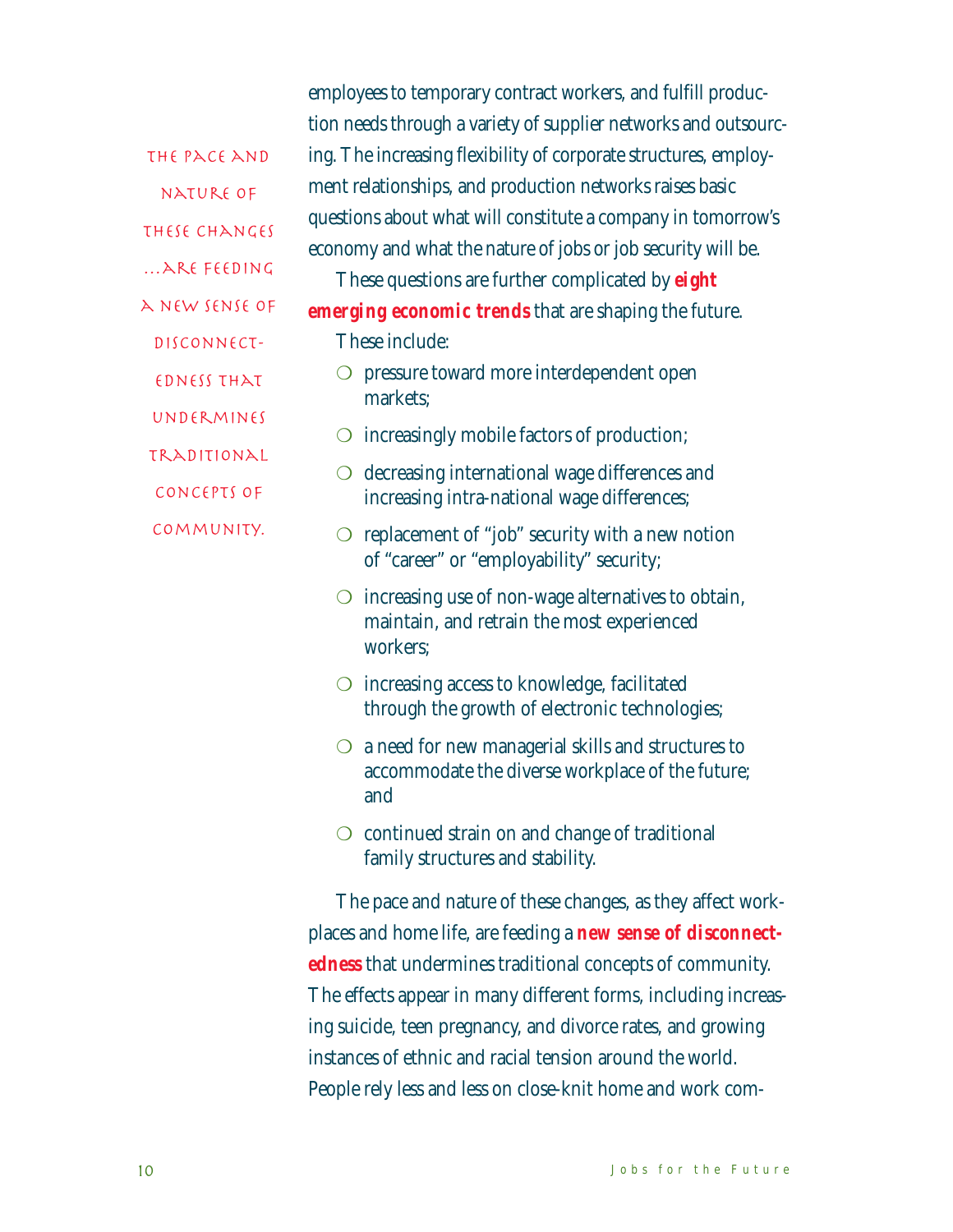munities for support, and employees are valued for the skills they can contribute to the workplace in the immediate-term, rather than for the experience they have built up over years of service to a corporation.

These changes provoke growing public anxiety about economic security and the traditional *social compact* between employers, workers, and communities. The public and the media alike are reacting negatively to what they perceive as a pattern of "lean and mean" corporate disinvestment: companies shopping the world for low-cost labor; underinvesting in worker skills, safety, and working conditions; outsourcing more work and relying on contingent workers without benefits; and increasing work hours and overtime, which further strains family structures. Corporate complacency in the face of such anxiety would be short-sighted and self-deceptive.

In this report, we suggest that corporations and communities working together have the responsibility and opportunity to redefine their relationships with each other and to mend the splintered fragments of traditional values and community. This task does not rest solely in the hands of one player or the other; working together through a variety of avenues, corporations and communities can become leaders in defining and creating a new kind of global community.

These changes provoke growing public anxiety ABOUT economic security and the traditional social compact between employers, workers, and communities.

### Commitment, Not Command

Effective responses will not resemble old models of corporate largesse or government activism. Therefore, this call to action looks beyond external command and control and invites a new reciprocal commitment to shared responsibility. It defines corporate and community self-interest in the root sense: corporate—as in collective—responsibility.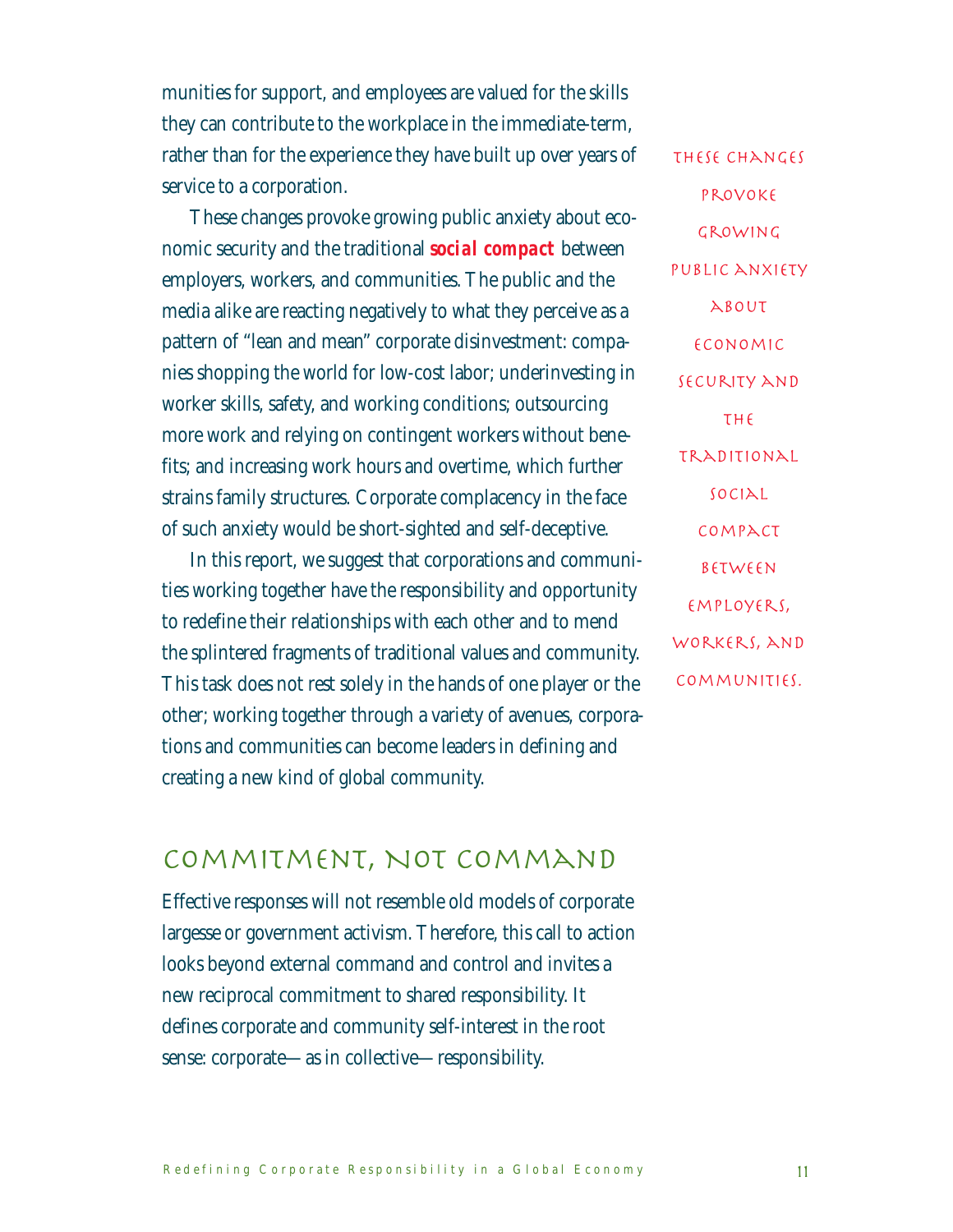"Strategic social investment" allows companies to look beyond immediate cost calculations in making decisions ABOUT workforce, community, and philanthropic investments.

We advocate that corporations adopt a model of investment commonly called *strategic social investment*, which allows them to look beyond immediate cost calculations in making decisions about workforce, community, and philanthropic investments. This approach replaces traditional paths to competitiveness (such as cutting costs, minimizing labor costs through wage cuts, automation, and outsourcing), many of which impair a company's ability to innovate and remain competitive in the long-run and contribute to a downward spiral in standards of living and workforce skills.

Instead, this model urges companies to achieve business goals by investing in employee skills and fostering an environment for innovation and high quality. Strategic social investment thus implies a fundamental change in corporate approaches to "social responsibility"—from a model in which philanthropic activities and business operations are weakly related to a model of investment that integrates philanthropy strategically with overall corporate strategy, combining workforce development, supplier and customer relations, public relations, and business goals into a coherent package, guided by the strategic and marketing priorities of the firm and executed consistently throughout the world.

In conjunction with redefining the corporate role, communities can also benefit from exploring ways to increase, expand, and pursue joint action on the common interests that they share with corporations. Communities can use different strategies to influence corporations toward a model of strategic social investment, working proactively to shape their own futures in the global economy.

In some ways, the best corporate-community partnerships today resemble many of the features that characterize corporate restructuring: an emphasis on building human capacity and empowering those on the frontline; a holistic, rather than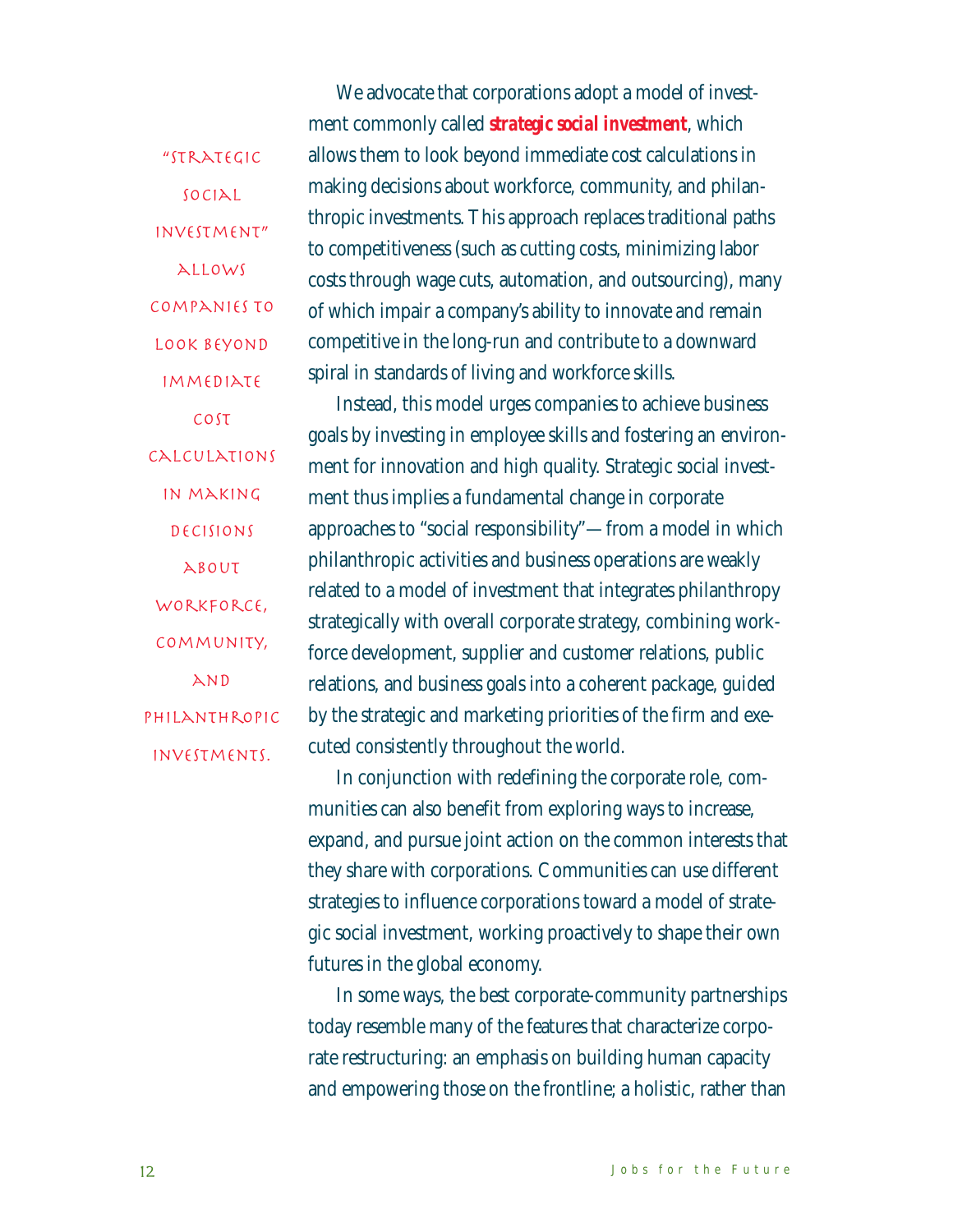fragmented, approach to complex, inter-related problems; attention to assets rather than deficits; and a focus on systemic change rather than episodic programmatic "fixes."

What is needed overall is not action in just one community or corporation, but in many—enough to change corporate and political culture broadly. If such efforts become common practice rather than isolated exceptions, they hold significant potential for addressing the major challenges communities and corporations face in the global economy and for building the kind of workforce and civic infrastructure that ultimately advances the commonwealth.

### Action Agenda

Building on the new relationship that is emerging between communities and corporations in the context of a dramatically changing economy, we ask corporations and communities to join together in action toward the following common goals:

1 **Increase the productive capacities of people through corporate and community strategies that improve education and training and eliminate barriers to employment.** Priorities include:

- ❍ Fostering "employability security," if not job security;
- ❍ Understanding lifelong learning, education, and training as mutual obligations;
- $\bigcirc$  Developing support mechanisms such as portable health care, pensions, and other benefits;
- $\bigcirc$  Linking corporate leadership training with community development and outreach;
- $\bigcirc$  Investing in family support programs for employees, such as flex-time, early childhood education, daycare, childcare, and eldercare alternatives;
- $\bigcirc$  Establishing clear and comprehensive training goals for firms and workers;

If such efforts become common practice rather than isolated exceptions, they hold significant potential for addressing the major challenges communities AND corporations face in the global economy.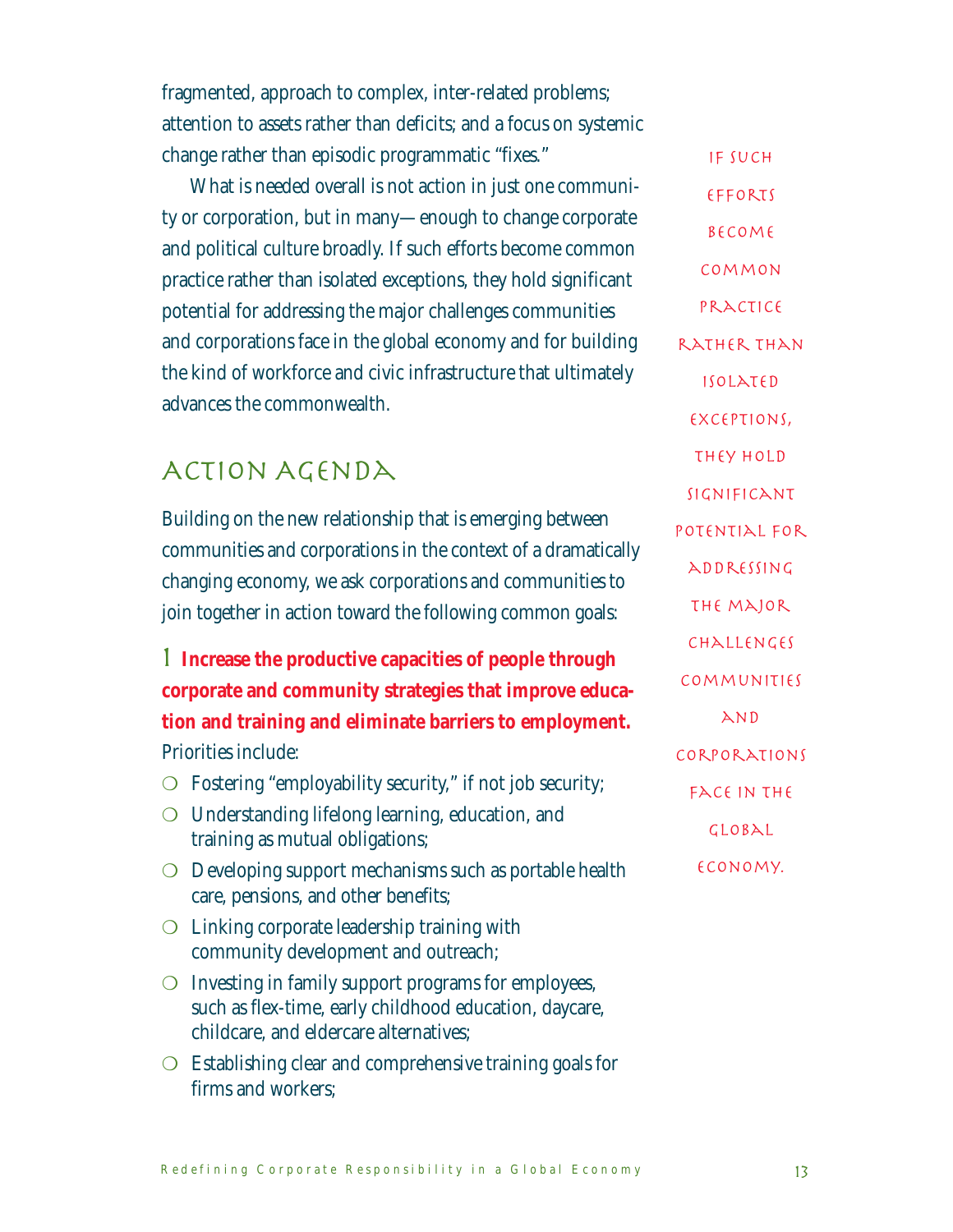- $\bigcirc$  Developing uniform standards for skills and technological expertise; and
- ❍ Setting community service goals for corporate leadership.

2 **Strengthen civic infrastructure by joining firms, intermediary organizations, and governments to build networks, norms, and levels of trust that facilitate coordination and cooperation for mutual benefit**.

Priorities include:

- ❍ Strengthening job-creation networks between companies and their suppliers to increase employment opportunities and broaden access to labor market information;
- ❍ Establishing a human resource information network within the community to exchange information relating to worker training and development;
- $\bigcirc$  Promoting entrepreneurial activities within the community such as developing venture capital/"revolving loan" partnerships to provide seed capital for new enterprises in the community;
- $\bigcirc$  Encouraging capital markets to be more responsive and accountable to changing workplace needs by adopting accounting practices and financial evaluations that place positive value on human resource investments; working to ensure long-term reform is appropriately supported by long-term investment;
- ◯ Developing institutions and networks (such as labor/management councils, labor unions, community organizations, school, churches, and others) that better support workers and family structures in an increasingly mobile and fragmented society;
- ◯ Strengthening community-based institutions and initiatives by providing corporate leadership, mentors, and volunteers; and
- ◯ Developing partnerships with secondary and postsecondary schools; promoting corporate involvement in school reform and school-tocareer transition efforts.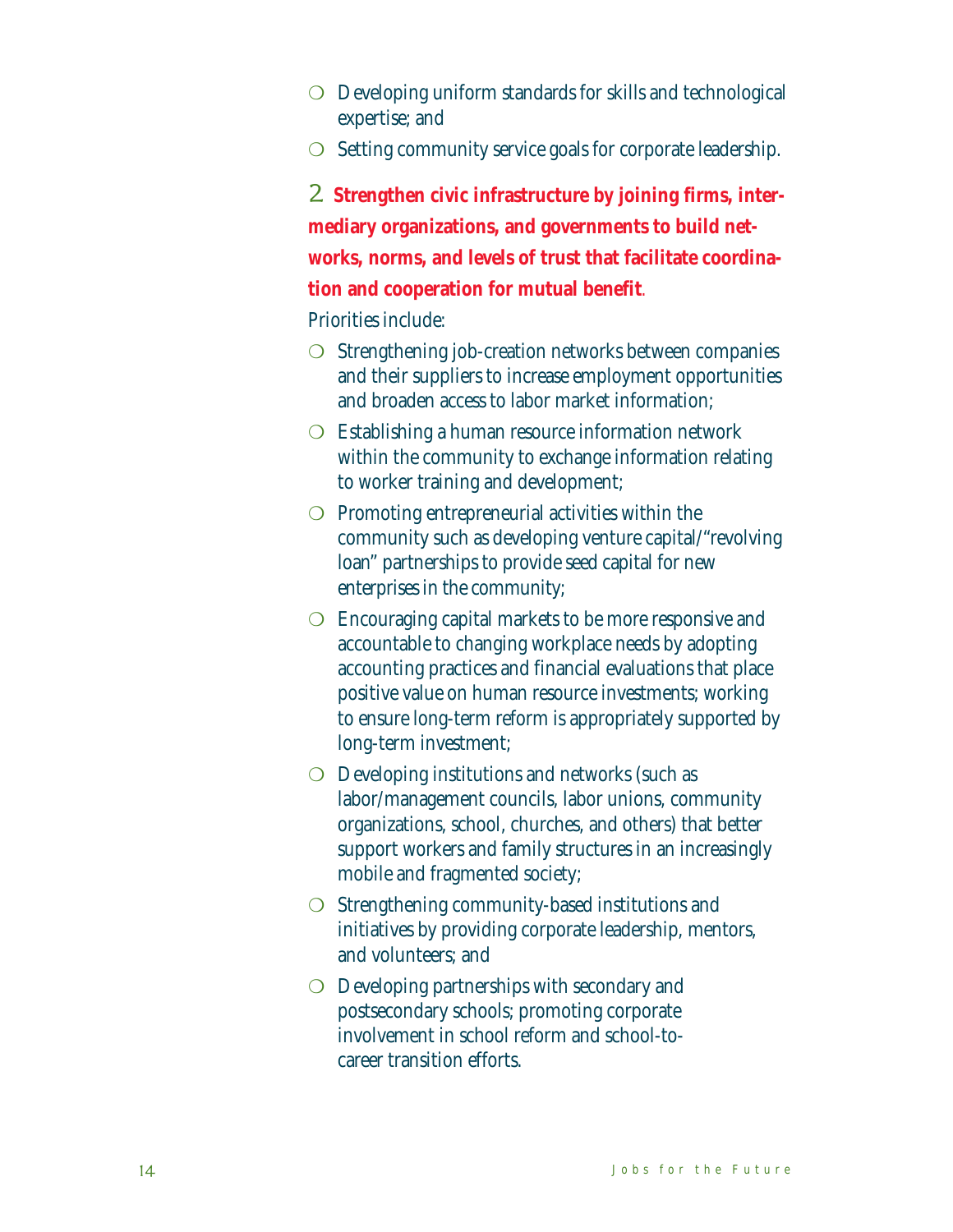# A Global Social Investment Strategy

|                                                                                        | INVEST IN YOUR EMPLOYEES                                                                                                                                                                                                                                                                            | INVEST IN YOUR                                                                                                                                                                 | INVEST IN YOUR COMMUNITIES                                                                                            |
|----------------------------------------------------------------------------------------|-----------------------------------------------------------------------------------------------------------------------------------------------------------------------------------------------------------------------------------------------------------------------------------------------------|--------------------------------------------------------------------------------------------------------------------------------------------------------------------------------|-----------------------------------------------------------------------------------------------------------------------|
|                                                                                        | Focus on "employability" security if not job security:                                                                                                                                                                                                                                              | SUPPLIERS                                                                                                                                                                      | Contribute the time and expertise of employees to civic and<br>other community endeavors:                             |
| <b>INCREASE</b><br><b>PRODUCTIVE</b><br><b>CAPACITY</b>                                | $\Box$ Offer training and learning opportunities that are not<br>directly related to job tasks;                                                                                                                                                                                                     |                                                                                                                                                                                | $\Box$ Encourage volunteerism through release time (paid or                                                           |
|                                                                                        | $\Box$ Work with suppliers, unions, and other companies to<br>maximize employment opportunities for displaced workers;                                                                                                                                                                              | <b>Offer management assistance</b><br>and training to help suppliers<br>improve quality and worker skills;<br>$\Box$ Open in-house training to<br>employees in supplier firms. | otherwise);<br>$\Box$ Contribute managerial, financial, and technical assistance                                      |
|                                                                                        | $\Box$ Invest in spin-offs for entrepreneurial workers;                                                                                                                                                                                                                                             |                                                                                                                                                                                | to community efforts;                                                                                                 |
|                                                                                        | $\Box$ Provide opportunities for education and training;                                                                                                                                                                                                                                            |                                                                                                                                                                                | $\Box$ Work with other companies to create more uniform skill<br>standards.                                           |
|                                                                                        | $\Box$ Increase investment in front-line, lower-skilled workers.                                                                                                                                                                                                                                    |                                                                                                                                                                                | <b>Invest in your employees' families:</b>                                                                            |
|                                                                                        | <b>Invest in your employees' families:</b>                                                                                                                                                                                                                                                          |                                                                                                                                                                                | Provide benefits, flextime, daycare.                                                                                  |
| <b>BUILD</b><br><b>CIVIC</b><br><b>INFRA-</b><br><b>STRUCTURE</b>                      | Provide benefits, flextime, daycare.                                                                                                                                                                                                                                                                | $\Box$ Include suppliers in discussions<br>about strategic social investment;<br>□ Establish labor and environmental<br>standards for suppliers and subcon-                    | Participate in planning, delivering, and assessing                                                                    |
|                                                                                        | Use community service as a leadership training strategy for                                                                                                                                                                                                                                         |                                                                                                                                                                                | community education and training opportunities:                                                                       |
|                                                                                        | employees:<br>$\Box$ Train junior managers for community service;                                                                                                                                                                                                                                   |                                                                                                                                                                                | $\Box$ Establish partnerships with local high schools, colleges,<br>and community-based organizations to provide job- |
|                                                                                        | $\Box$ Create employee committees to guide local philanthropy;<br>$\Box$ Create labor buffers that minimize layoffs, such as                                                                                                                                                                        | tractors:                                                                                                                                                                      | training opportunities;                                                                                               |
|                                                                                        |                                                                                                                                                                                                                                                                                                     | $\Box$ Ask suppliers to accept standards<br>of social investment and to extend                                                                                                 | Participate in school-to-work, welfare-to-work, and<br>adult retraining partnerships that ease the transition to or   |
|                                                                                        | arrangements that make it easier for employees to maintain<br>benefits and seniority during downturns by being "loaned"                                                                                                                                                                             | these standards to their own suppliers.                                                                                                                                        | back into the labor market;                                                                                           |
| <b>ENCOURAGE</b><br><b>DIVERSITY</b>                                                   | to community projects.                                                                                                                                                                                                                                                                              | <b>Offer management assistance and</b><br>training to help suppliers improve<br>quality and worker skills;<br>$\Box$ Open in-house training to                                 | $\Box$ Help strengthen community-based organizations that<br>advance the local community's interests.                 |
|                                                                                        | $\Box$ Provide jobs and access to diverse groups;                                                                                                                                                                                                                                                   |                                                                                                                                                                                |                                                                                                                       |
|                                                                                        | $\Box$ Create a corporate culture that features diversity as an<br>asset in global competition through internal hiring, training,<br>and promotion practices.                                                                                                                                       |                                                                                                                                                                                | $\Box$ Provide jobs and access to diverse groups in your<br>community;                                                |
|                                                                                        |                                                                                                                                                                                                                                                                                                     | employees in supplier firms;                                                                                                                                                   | $\Box$ Be known for a corporate culture that features diversity                                                       |
|                                                                                        |                                                                                                                                                                                                                                                                                                     | $\Box$ Ask suppliers to accept standards of<br>social investment and to extend these                                                                                           | as an asset in global competition through internal hiring,<br>training, and promotion practices.                      |
| <b>INCREASE</b><br><b>ECONOMIC</b><br><b>OPPORTUNITY</b><br>& REDUCE<br><b>POVERTY</b> | $\Box$ Maintain employment guarantees or job security, where pos-<br>sible. Use secure employment as a way to motivate high worker<br>commitment, productivity, and willingness to take risks;<br>$\Box$ Consider employee ownership as an alternative to shutdown;<br>$\Box$ Offer profit-sharing. | standards to their own suppliers.                                                                                                                                              |                                                                                                                       |
|                                                                                        |                                                                                                                                                                                                                                                                                                     | $\Box$ Ask suppliers to accept standards<br>of social investment and to extend<br>these standards to their own suppliers.                                                      | $\Box$ Avoid "bidding wars" over location of new business                                                             |
|                                                                                        |                                                                                                                                                                                                                                                                                                     |                                                                                                                                                                                | facilities.                                                                                                           |
|                                                                                        |                                                                                                                                                                                                                                                                                                     |                                                                                                                                                                                |                                                                                                                       |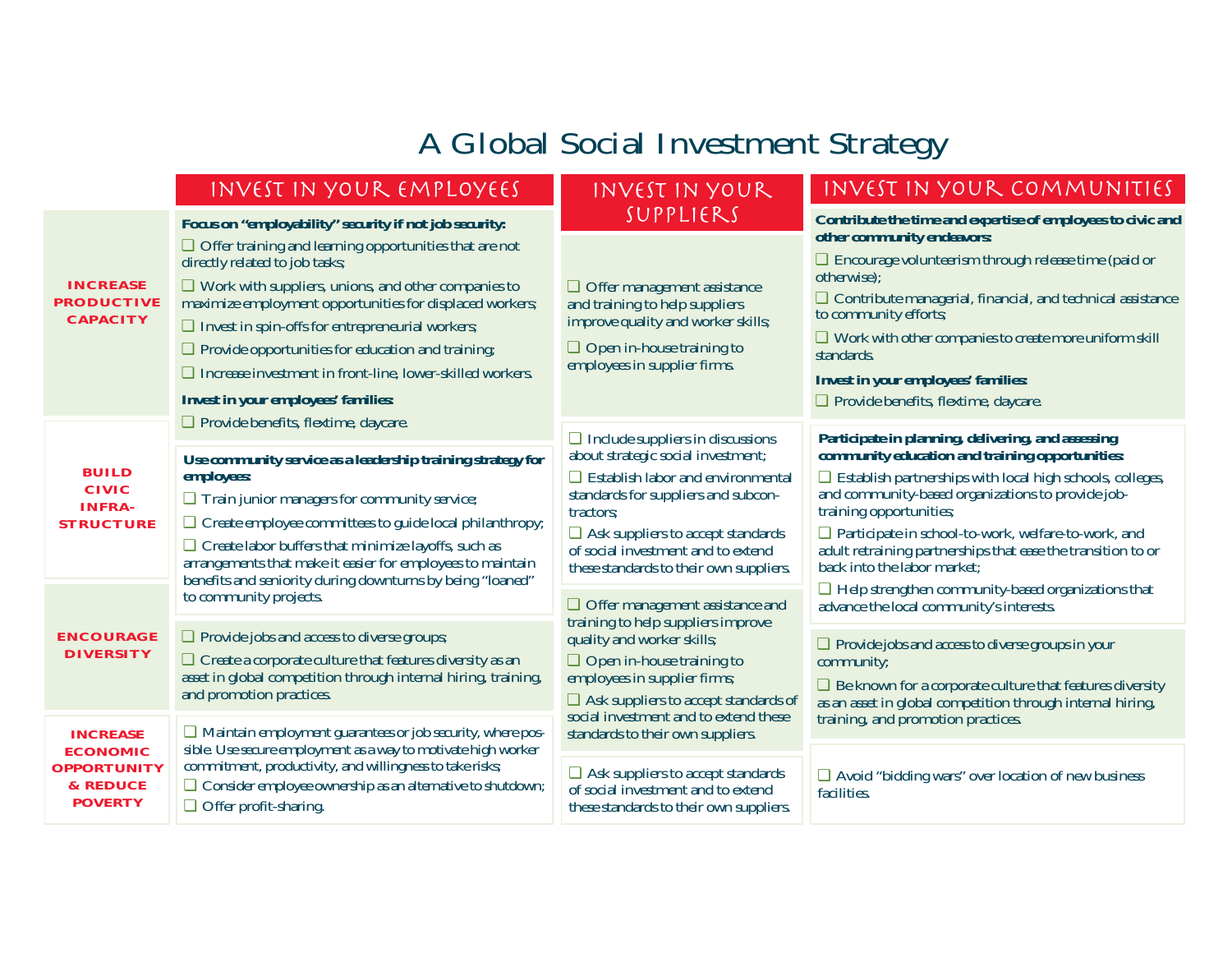#### 3 **Value and encourage diversity as a strategic asset essential**

#### **to business success.**

Priorities include:

- $\bigcirc$  Implementing hiring, promotion, and training practices that encompass diversity as an asset in global competition;
- $\bigcirc$  Developing communication, negotiation, and facilitation skills across a variety of cultural boundaries;
- $\bigcirc$  Collaborating with others to develop community activities which celebrate diversity as essential to strong community life and which expand a sense of shared community;
- $\bigcirc$  Supporting civic activities that embrace diversity as essential to strong community life; and
- ◯ Supporting universities, museums, cultural centers, libraries, public forums, and all institutions that foster knowledge of and respect for diverse cultures.

4 **Strengthen global efforts to reduce poverty, a force that limits the numbers of consumers and ferments economically destabilizing social unrest and illegal immigration.** Priorities include:

- ◯ Increasing support for micro-enterprise development;
- $\bigcirc$  Loaning corporate staff for planning and managing public sector employment projects; and
- $\bigcirc$  Providing assistance in capacity building and with strategic planning for labor-intensive, sustainable development strategies in low income areas.

In pursuing the four goals of this Action Agenda, *two governing principles* should be adopted: (1) **we must build upon the successes and lessons learned from past change efforts**; and (2) **we must evaluate new initiatives rigorously, in order to measure progress, allow for mid-course corrections, and ensure initiatives' long-term viability**.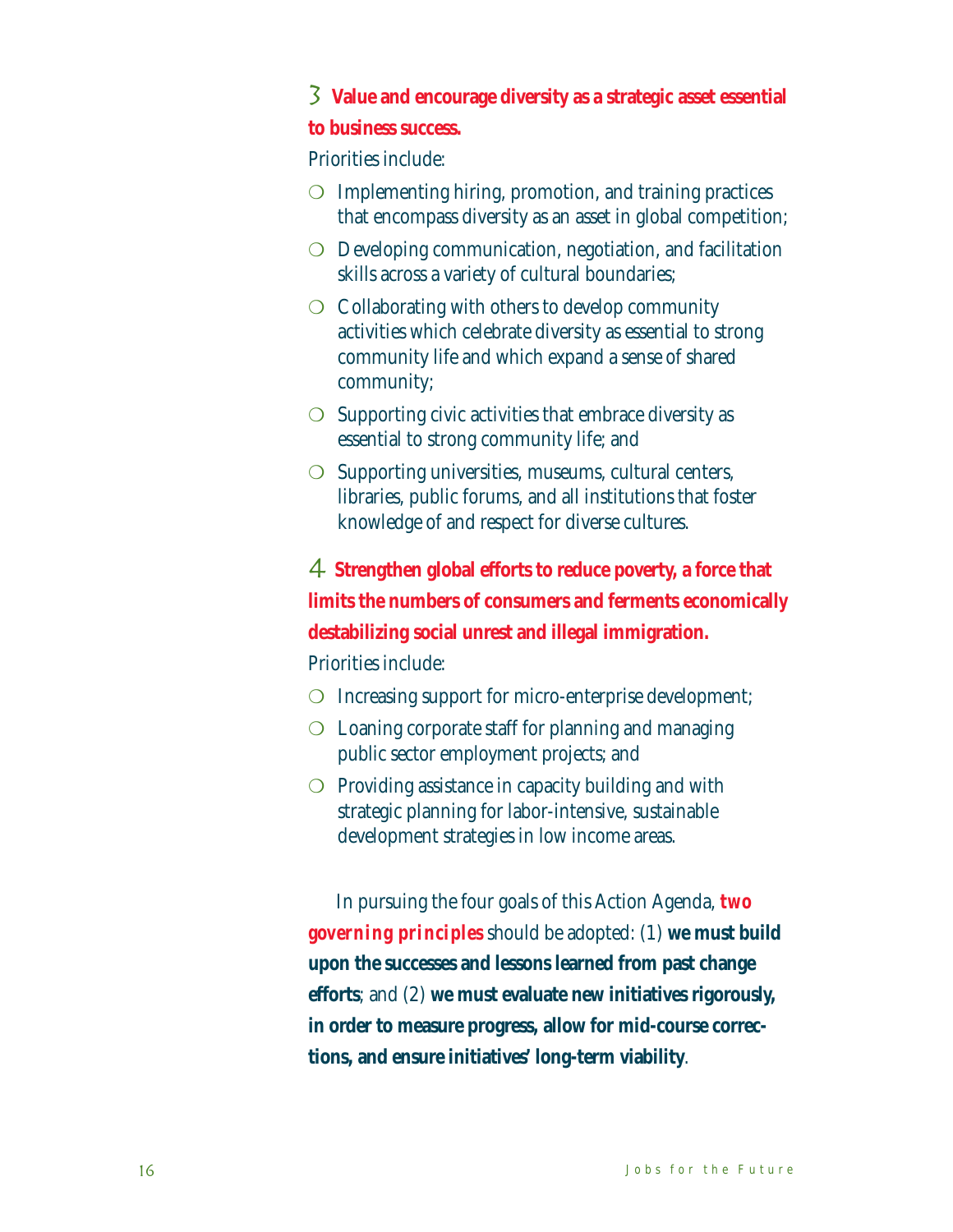# The "Win-Win": Strategic Social Investment

Strategic social investment is in the self-interest of global corporations for three important reasons. First, *it makes good business sense* given the continued restructuring of work required by today's emphasis on customer satisfaction, lower prices, quality, and innovation. These trends will continue to erode old-style, "command and control" corporate structures in favor of those which give workers greater freedom, power, and discretion. Such commitment and discretionary effort are becoming essential to the performance of many transnational corporations. In light of this shift, strategic social investment through which corporations define, and fulfill, a new employment contract with their workers and establish strong relationships with the communities in which they do business is more important than ever.

Second, as the corporate leaders we interviewed suggest, *strategic social investment can be a more effective form of civic involvement* than a diffuse corporate charitable contributions program. Corporations that once undertook a broad variety of civic activities are finding that they need to apply the same discipline and strategic thinking to community affairs and corporate philanthropy as they have to their mainline business. Strategic social investment offers a framework for integrating these activities into a more coherent whole with greater potential impact.

Finally, *strategic social investment may be an effective defense strategy*—since it is likely that someone else will define the standards of global citizenship if corporations do not do it for themselves.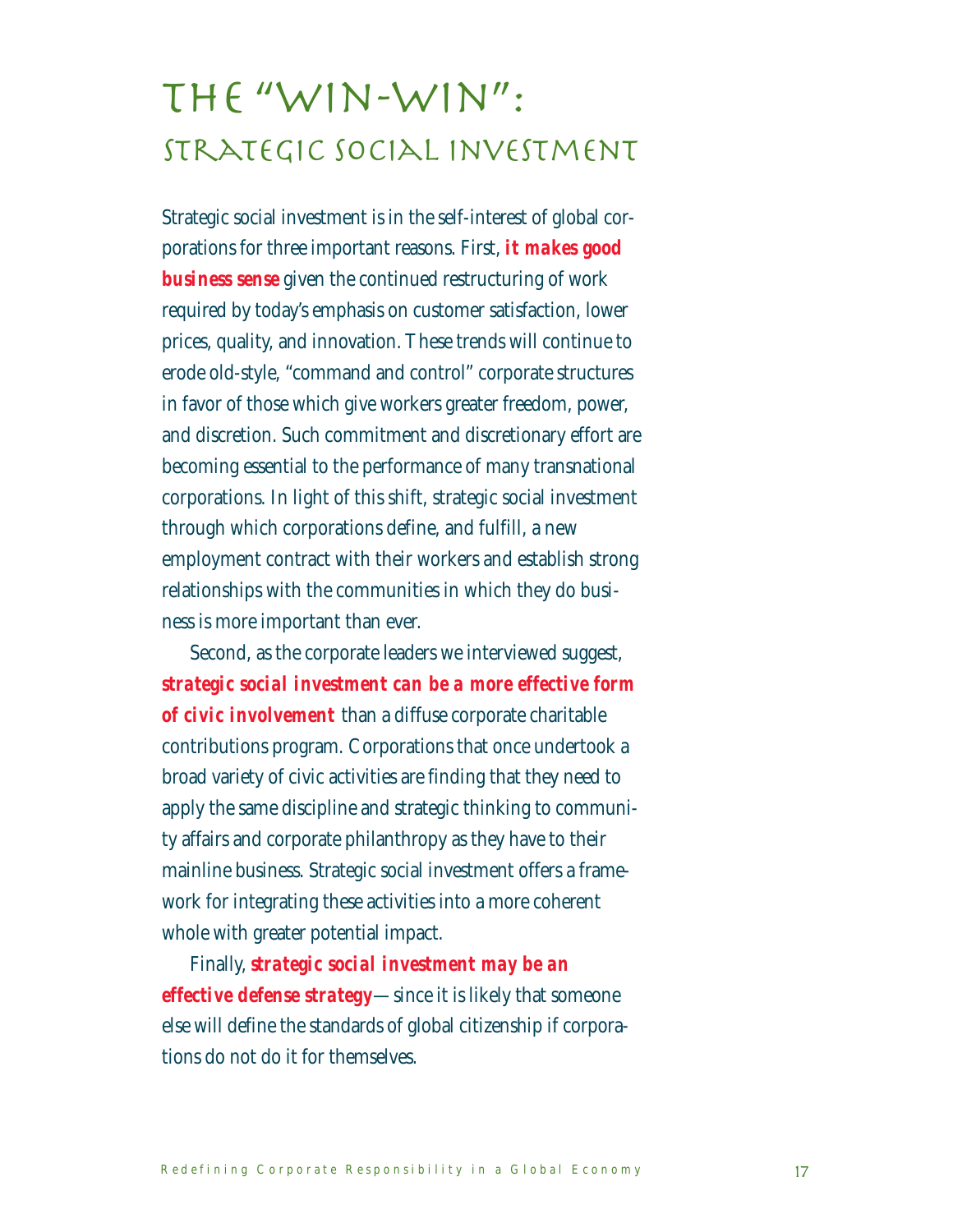### Models for Global Citizenship: A Framework for Action

Partly in response to these forces, a new concept of global citizenship is emerging that views workforce development, supplier relations, philanthropy, public relations, and volunteerism by employees as part of the same package, guided by the strategic and marketing priorities of the firm. These firms operate in terms of strategic social investment, not charity, and the activity is perceived to enhance the firm's competitiveness.

Moving toward a model of strategic social investment does not require starting from scratch. Many companies practice elements of it already. Yet, the framework for action we propose here goes significantly beyond common practice for two reasons: it advocates linking disparate efforts into a coherent strategy; and it suggests applying this strategy not just in domestic markets, but in all of a corporation's facilities worldwide.

Building on the guidelines for standards of excellence in community relations developed by the Center for Corporate-Community Relations at Boston College, we propose that transnational corporations:

1 **Develop a formal commitment to a social vision.** A corporation should implement a strategic planning/visioning process that ties social responsibility to its worldwide business strategy. This definition of social responsibility should be corporate-wide with a coherent framework of values and consistent standards, no matter where the corporation operates globally.

▼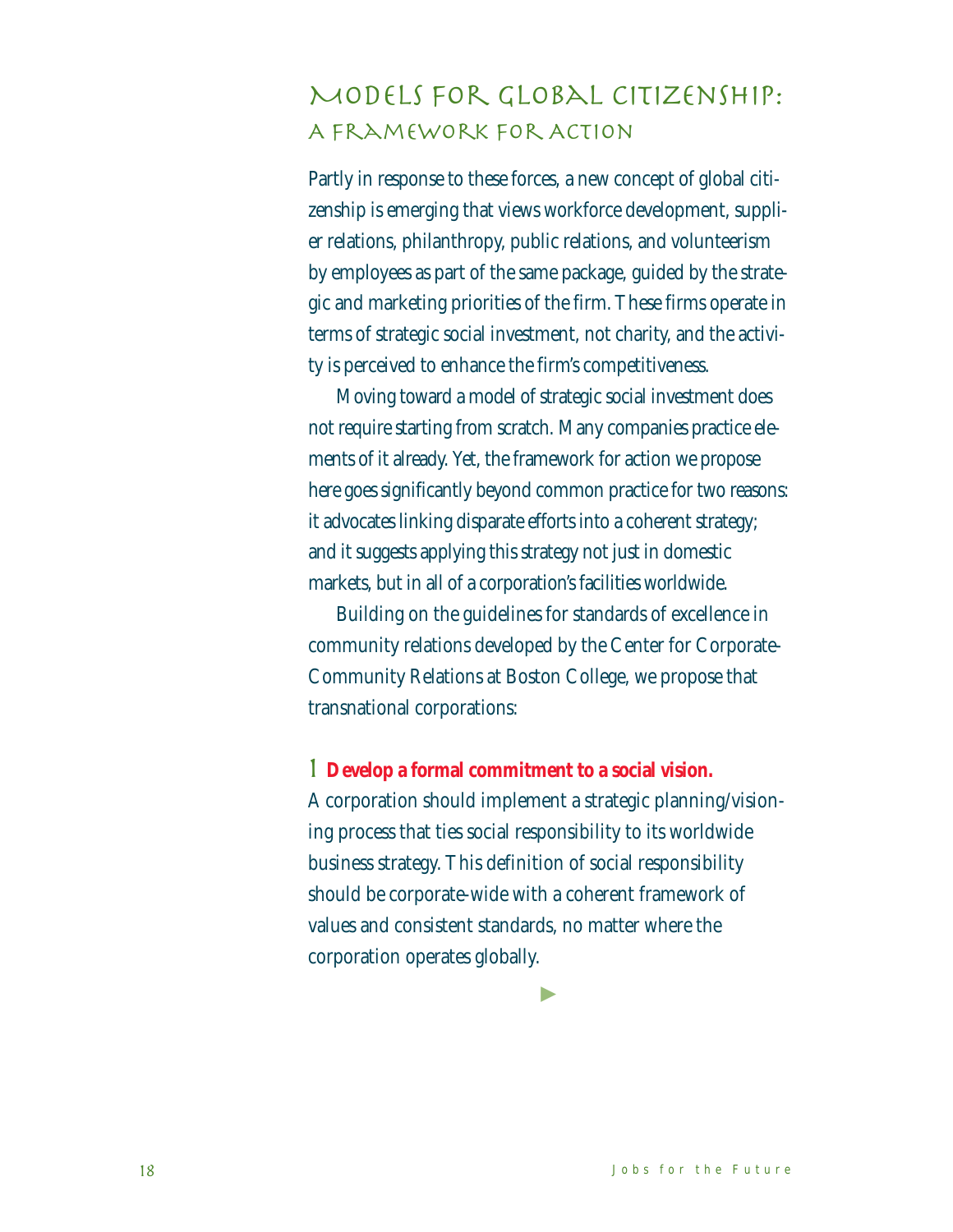Community expectations can influence how broadly—or narrowly—a corporation defines its involvement in community affairs. "Community Involvement in Foreign-Owned Companies," a survey of 108 foreign-owned companies in the U.S. conducted by David Logan for the Conference Board, provides interesting evidence that corporate citizenship can be expanded as a result of the expectations countries and communities have for corporate practice. The majority see community involvement as an important aspect of doing business in the U.S. and include it in their business planning process, rather than leaving it to chance. Their giving levels (at one percent of pre-tax income) and giving patterns approximate those of domestic companies. Yet, Logan concludes, most companies are not nearly as innovative or proactive as they could be—either locally or as a force for a consistent standard for global citizenship.

▲

2 **Designate responsibility for managing strategic social investment.** Within this central framework, local branches, sales offices, and production sites should be delegated substantial decision-making, discretion, and authority in how the corporation's values are implemented.

At the U.S.-based corporate and manufacturing facilities of Hitachi, employees have come together to form Community Action Committees (CACs) teams of employees who devise, support, and participate in projects which improve the quality of life and workforce in the facilities' host communities.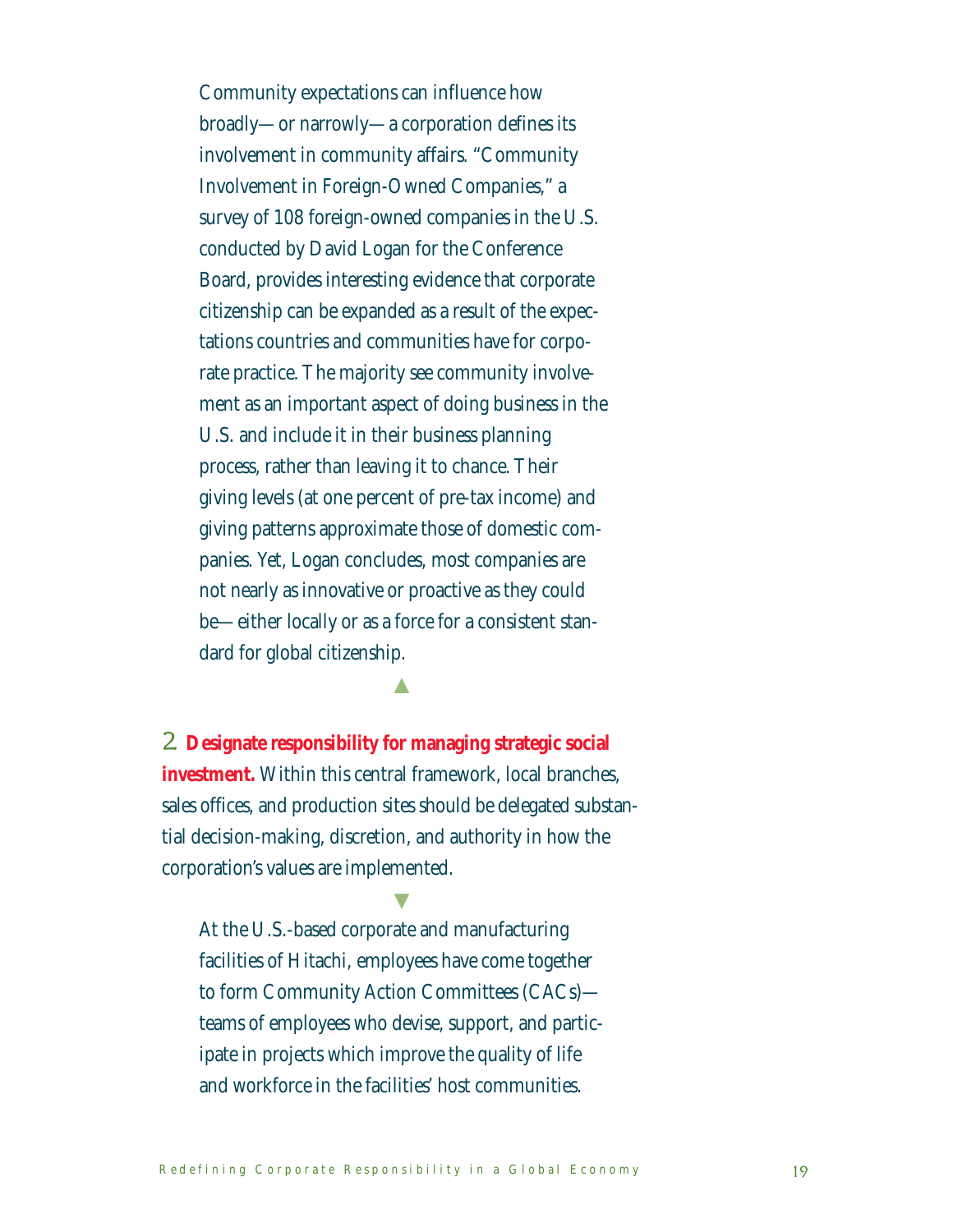Responding to the needs of each local community, CAC activities reflect Hitachi's commitment to its publicly articulated strategic social investment priorities: corporate citizenship, multicultural awareness, and global competitiveness—priorities reflected in their philanthropic contributions as in these local partnerships. Recent projects have included: cultural exchanges between teachers from Kentucky and Japan; support of a new public television series designed to attract grade-school students to careers in the sciences; mentoring and career preparation programs for local students; a playground-sized "world-view" map which helps students in Long Beach and Irvine, CA learn about and picture world events; and, in a period of corporate transition, an employee "loan" program between one of the facilities and the local public library. The local action of the CACs is complemented by matching grants, technical assistance, and other supports from the Washington, DC-based Hitachi Foundation.

#### ▲

#### 3 **Establish internal structures, policies, and practices to further strategic social investment. These include:**

- $\bigcirc$  a formal, visible process for strategic planning for social investment that involves headquarters and branch offices;
- $\bigcirc$  brokering staff who work between the central corporate office and global business locations; and
- $\bigcirc$  institutionalized responsibility for strategic social investment beyond the chief executive, as an explicit way to develop talent from all levels of the organization.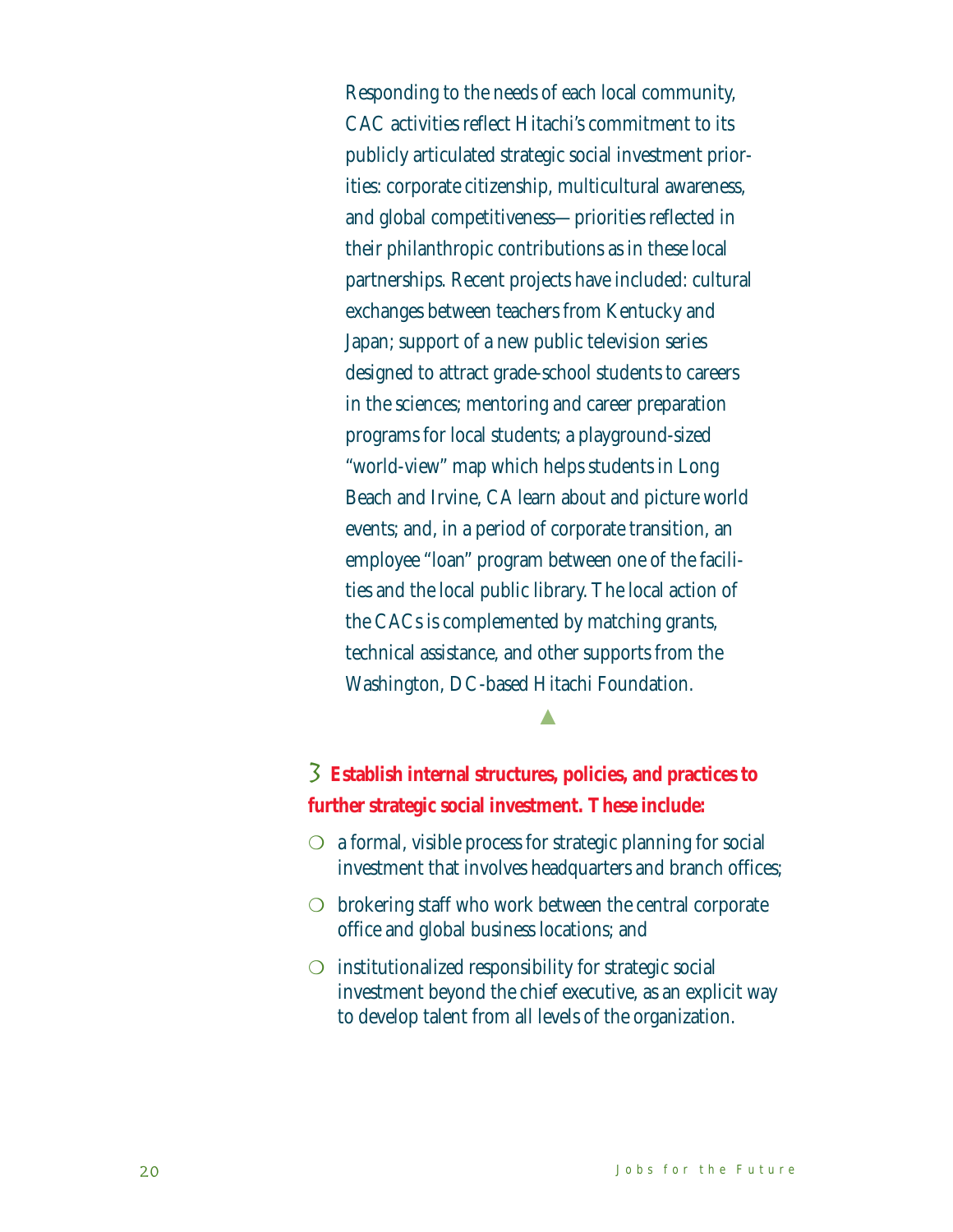Some corporate leaders, such as Curt Weeden, VP for Corporate Contributions at Johnson & Johnson, call for increases in philanthropic contributions in line with the increases in corporate profit. Weeden argues that 1.5% of pre-tax net income in cash and an additional 0.5% in product should be the standard.

**マ** 

▲

4 **Plan community programs strategically, and manage and coordinate them to reflect concerns of both the community and the company.** Corporate-community partnerships should be planned, implemented, and evaluated collaboratively. This means sharing information with community partners, involving a broad range of stakeholders in planning and implementing programs, and shifting from yesterday's model of paternalistic largesse to one which both uses and builds the problemsolving capacities of the community itself.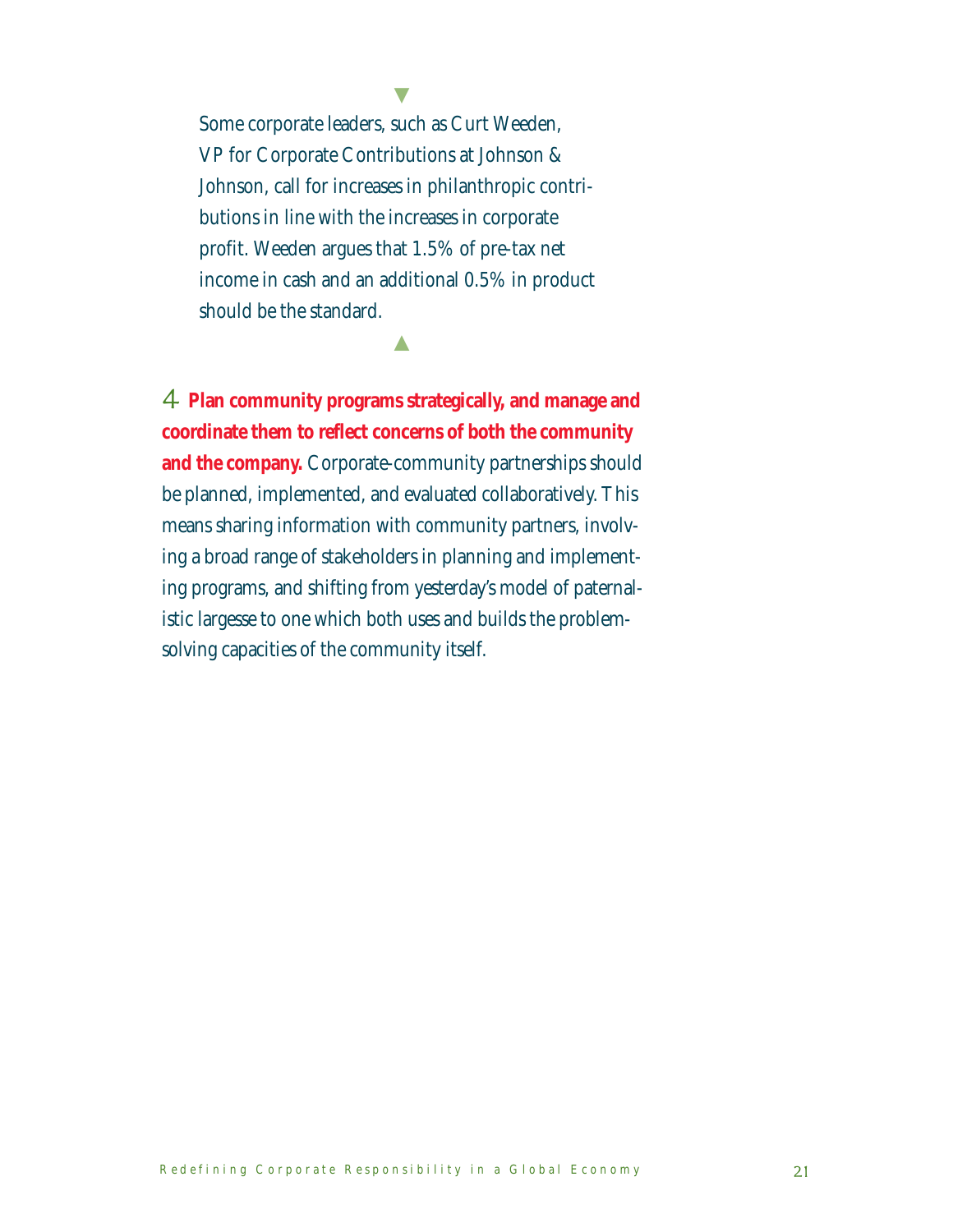A key factor in answering whether corporations …will implement a new standard will be how they balance the economic imperatives of flexibility AND commitment.

Specific applications of a global social investment strategy use a company's employment practices, supplier and purchasing relationships, and community relations in support of the priorities identified earlier in this Agenda:

 $\bigcirc$  Increasing the productive capacities of people;

❍ Strengthening civic infrastructure;

 $\bigcirc$  Encouraging and valuing diversity; and

❍ Reducing poverty.

While the growing number of examples of corporate strategic social investment is heartening, too often these models remain solely the singular responses of individual companies. A key factor in answering whether corporations on a broad scale will voluntarily define and implement a new standard for strategic social investment will be how they balance the economic imperatives of flexibility and commitment. These are critical considerations in defining corporate interests in a global economy: flexibility, because today's pace of innovation and competition requires highly flexible corporate structures; and commitment, because the levels of quality demanded in today's products and services cannot be guaranteed through old-style command and control management. They require a kind of discretionary effort and responsibility from workers that is best achieved through work organization that encourages high mutual commitment between employers and employees.

We believe that most corporations today fall into one of four categories. These four types are not mutually exclusive; indeed, often firms show elements of several different strategies within their own operations. The challenge is to convince large numbers of corporations—large and small—to move into what we call the "win-win" quadrant of high commitment and high flexibility.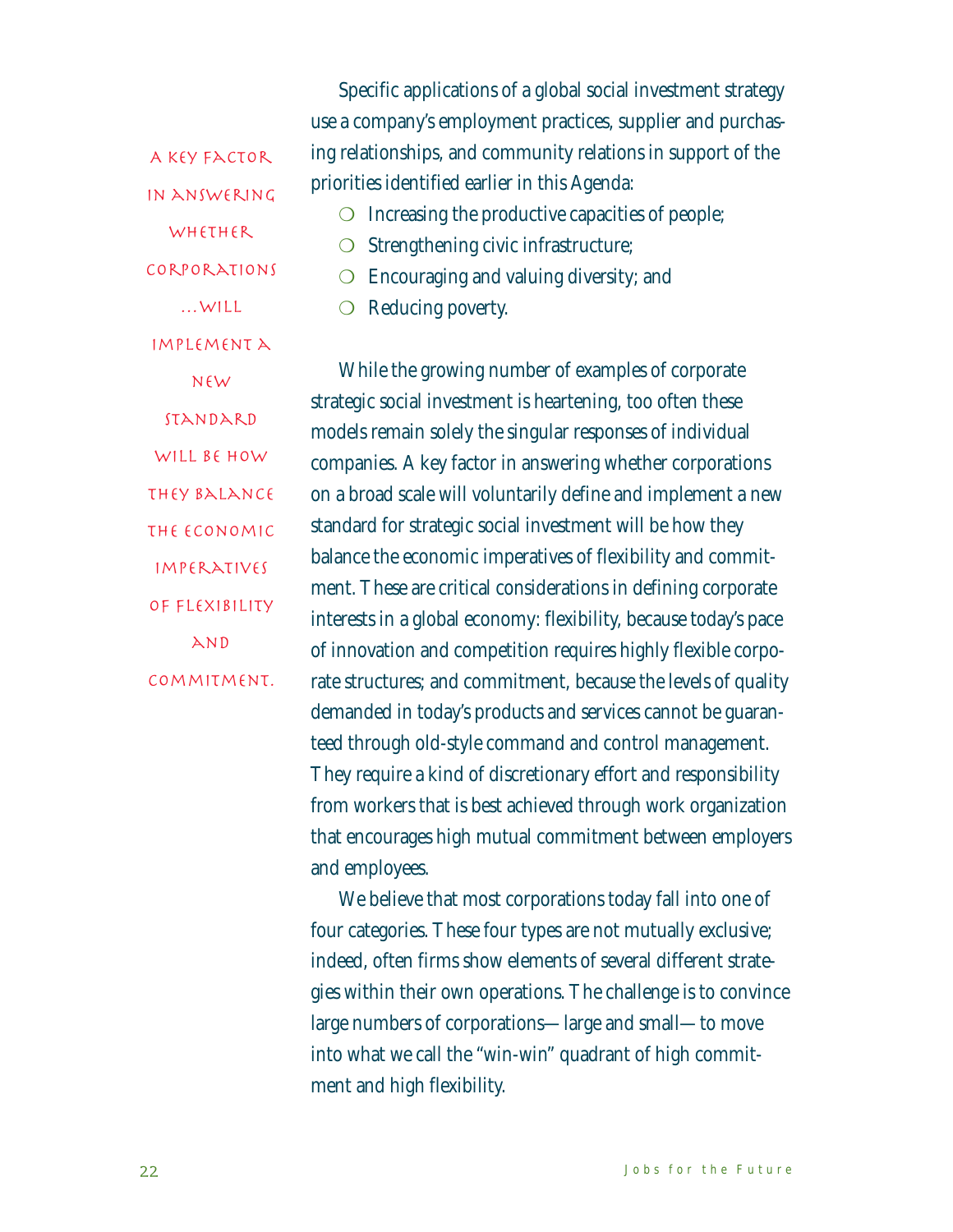### Corporate Models of Work Organization and Community Involvement

#### COMMITMENT

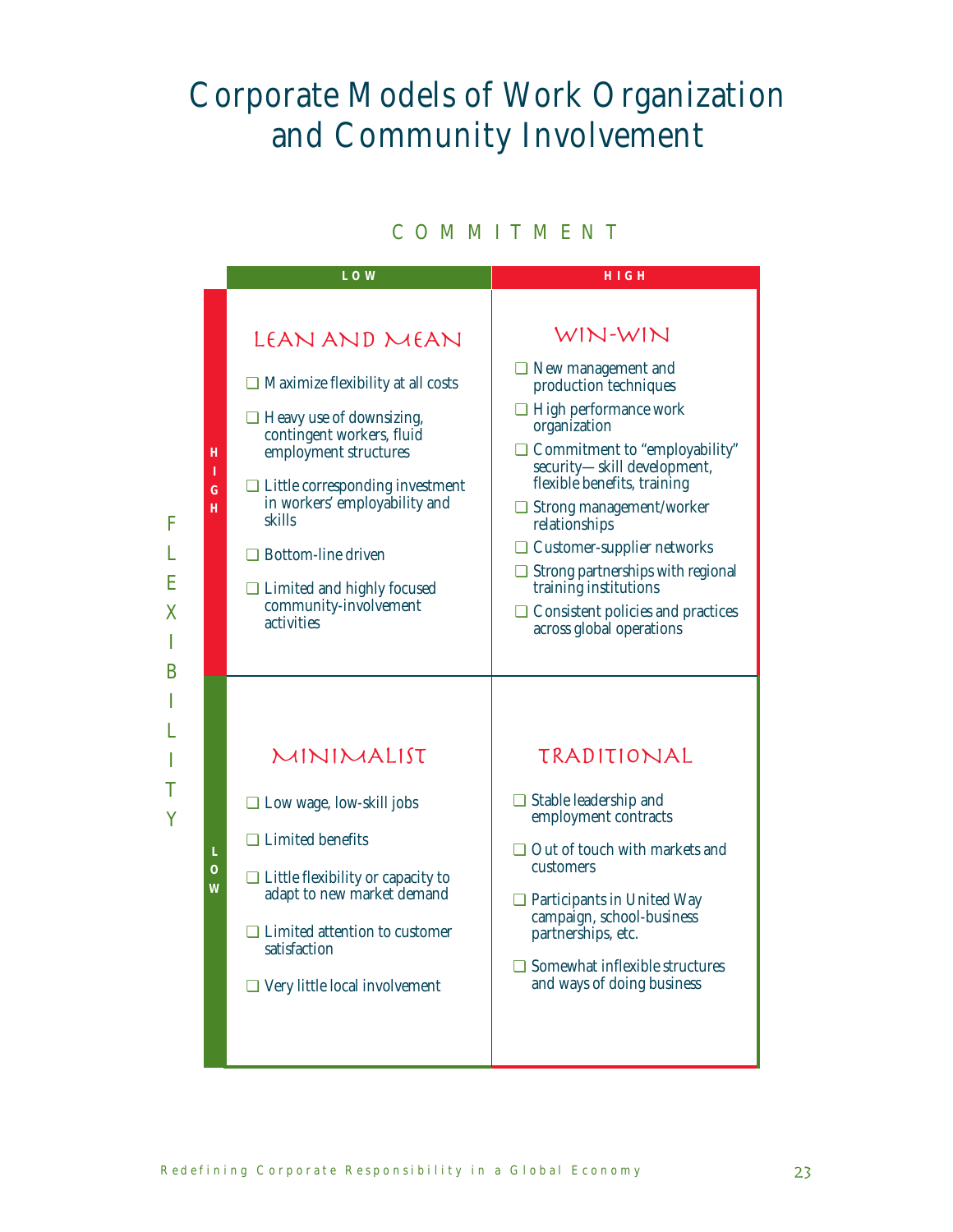### Barriers to Action

From a corporation's point of view, responding to the agenda proposed here is not simple. As the past decade has driven home, corporate social responsibility is ultimately constrained by market realities. Many large corporations, as their profits and market share collapsed, abandoned no-layoff policies and restructured benefits for workers and their families. When a firm's markets collapse, it is often left with few degrees of freedom for innovations that are "non-essential" to its survival.

The pressures of operating in a global marketplace have forced many corporations to retreat from their commitments to domestic communities and their residents. Given this context, many companies feel that they should not be asked to solve a nation's social problems. Rather, as Chris Marsden of British Petroleum states, firms should follow a more limited and focused set of objectives, restricted to:

- ❍ running a firm's activities safely, legally and effectively;
- ❍ minimizing adverse impacts on community and society; and
- $\bigcirc$  addressing (only) those social issues which:
	- have an impact on the firm's activity;
	- are within the firm's competence to influence; and
	- offer opportunities for mutual benefit.

These more limited objectives for corporate social responsibility are rapidly becoming a consensus view, with many corporate leaders asserting that the most responsible course of action for today's corporation is unwavering focus on its business success to the minimization of a broader "social" agenda.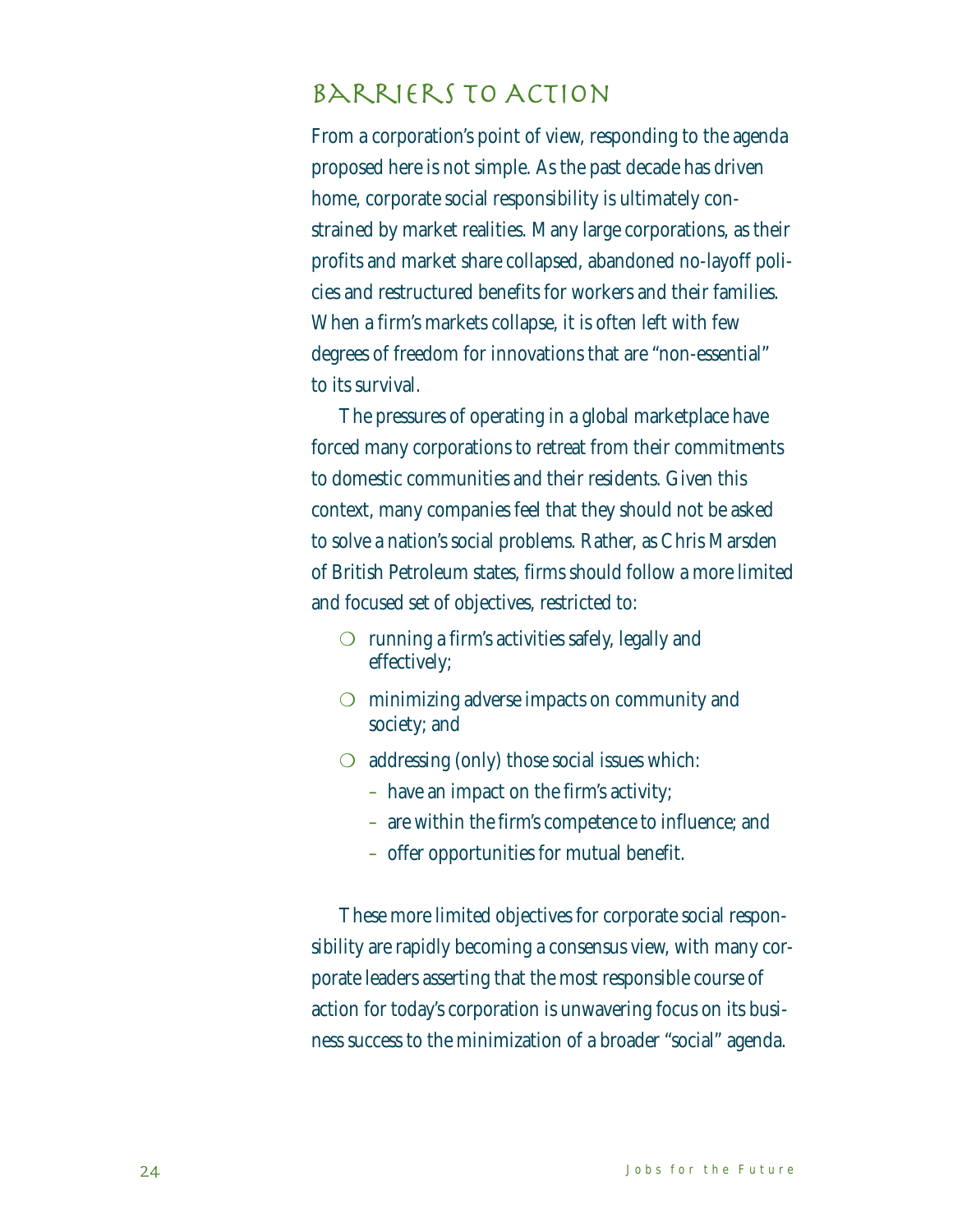Regardless of a corporation's philosophical stance on corporate social responsibility, corporations also face practical limitations in their ability to pursue more activist social investment strategies. Over the last decade, corporate philanthropy, like all corporate departments, has seen dramatic downsizing of staff and budgets.

Yet, as The Hitachi Foundation and others have documented, these very limitations can provide an impetus for using these diminishing resources more strategically—in spreading philanthropic dollars across the globe; emphasizing volunteerism and non-cash investments of time and expertise; and using philanthropy to improve corporate reputations. Indeed, recent research by the Walker Group indicates that companies will achieve an increasing competitive advantage through social responsibility, given the pressures toward growing parity in the price and quality of goods and services. This makes strategic social investment all the more important an opportunity for global corporations as they seek to establish a consistent image and market presence across the world.

Companies will achieve an increasing competitive advantage through social responsibility…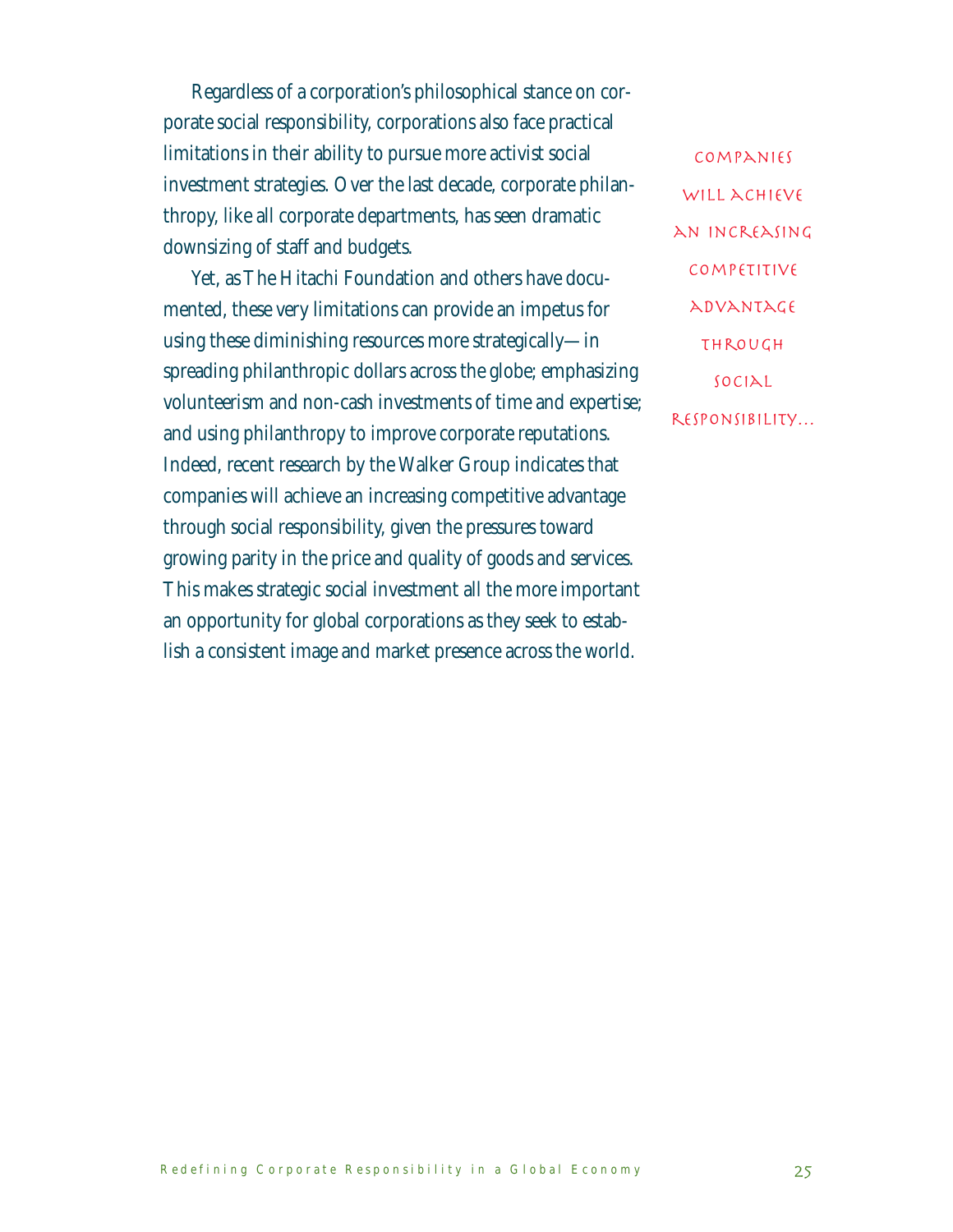# Models of Partnership: Confrontation to Collaboration

Community responses to the changes in the global economy have been nervous and scattershot, with communities often feeling powerless to affect the forces that are restructuring economic opportunity for their residents. Common responses include paralysis, as well as active hostility toward globalizing corporations. Yet, a new breed of corporate-community relationship is emerging as well—one in which corporations and communities work as partners in defining and realizing common interests. These partnerships have not received the attention they deserve, perhaps because the tendency in any period of rapid change is to focus on what is being lost, instead of the new structures and relationships that are being built.

At the same time as new models for corporate-community collaboration emerge, there is a countervailing trend toward confrontation in which communities organize to fight the flight of jobs and capital to other parts of the world. This trend is equally real and should be a cause for concern for corporations.

#### Confrontation

Perhaps not surprisingly, communities are increasingly taking action to organize against corporate mobility and disinvestment. We focus first on these examples in order to place our discussion in context of the larger tensions and historical influences that more innovative and collaborative corporatecommunity relationships may encounter.

In some instances, communities organize from within, including efforts to adopt a "quid pro quo" strategy, in which communities offer subsidies or tax breaks only to

a new breed of corporatecommunity relationship is emerging… one in which corporations AND communities work as partners in defining and realizing common interests.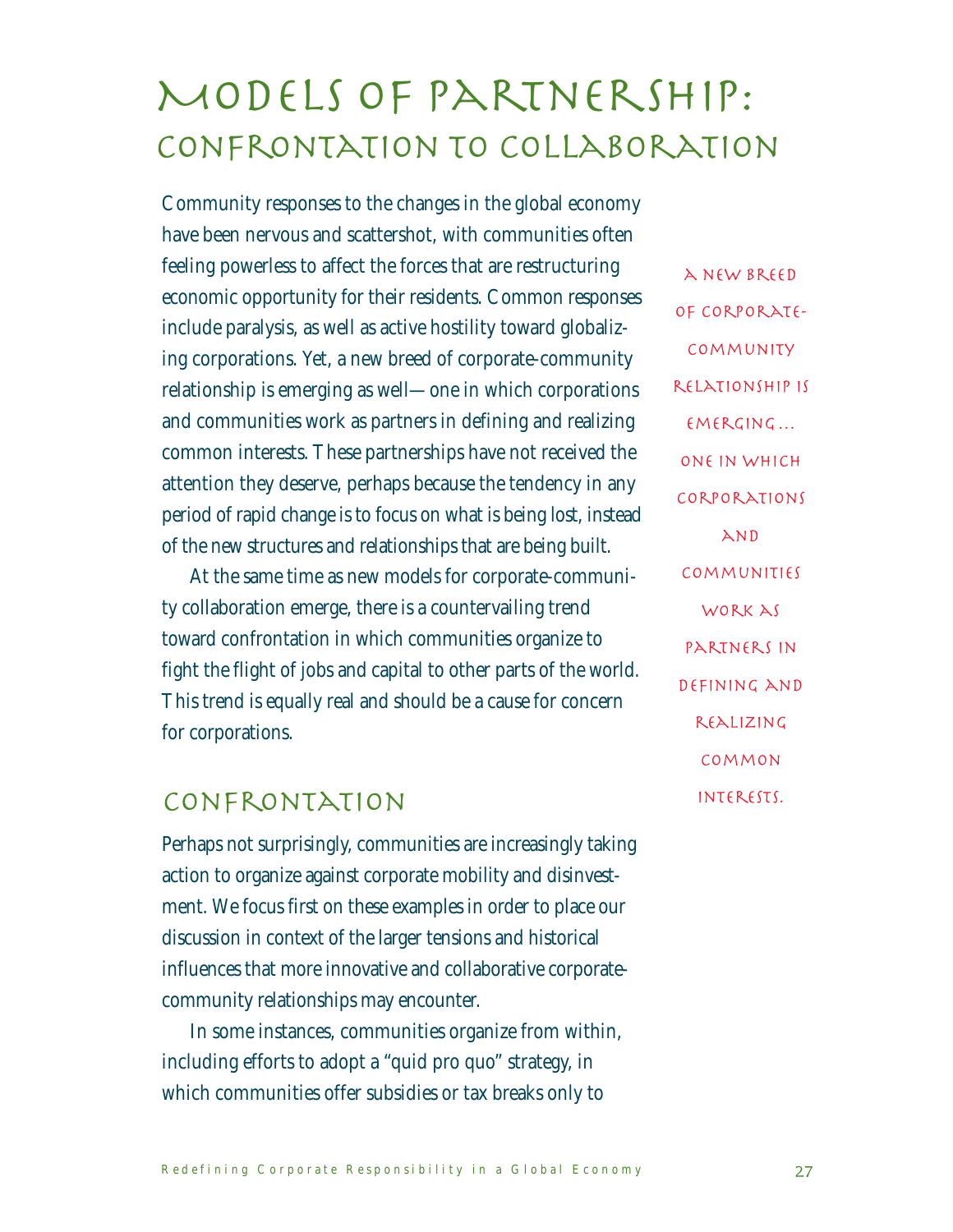companies that sign an agreement to uphold certain standards and restrict "bad" corporate citizens that do not meet these standards.

**マ** 

**Community Quid Pro Quo.** In Louisiana, a large number of multinational companies receive significant tax reductions, yet wages remain low, unemployment high, and toxic emissions among the country's worst. To counteract this pattern, citizen groups pressured the state to adopt a "scorecard" system that awards "points" for compliance with a variety of job and environmental standards (e.g., reducing the ratio of pounds-of-toxic-emission per job), whereas points are lost for fines received and felonies committed. A company with too few points at the end of the year could lose up to 50 percent of state tax abatements. This system has great potential for creating leverage points for changing business decision-making.

Other states and municipalities have developed a related set of procedures by which companies that receive subsidies make a written commitment to uphold their side of the initial agreement. These standards—widely referred to as "clawback laws" are enforced in Ohio, Illinois, Connecticut, and Vermont, among other localities, and generally require actions such as a return of the subsidy often with a penalty—if the company doesn't deliver on the jobs promised, doesn't use the site for the purpose intended, or moves out of the area within a certain amount of time.

▲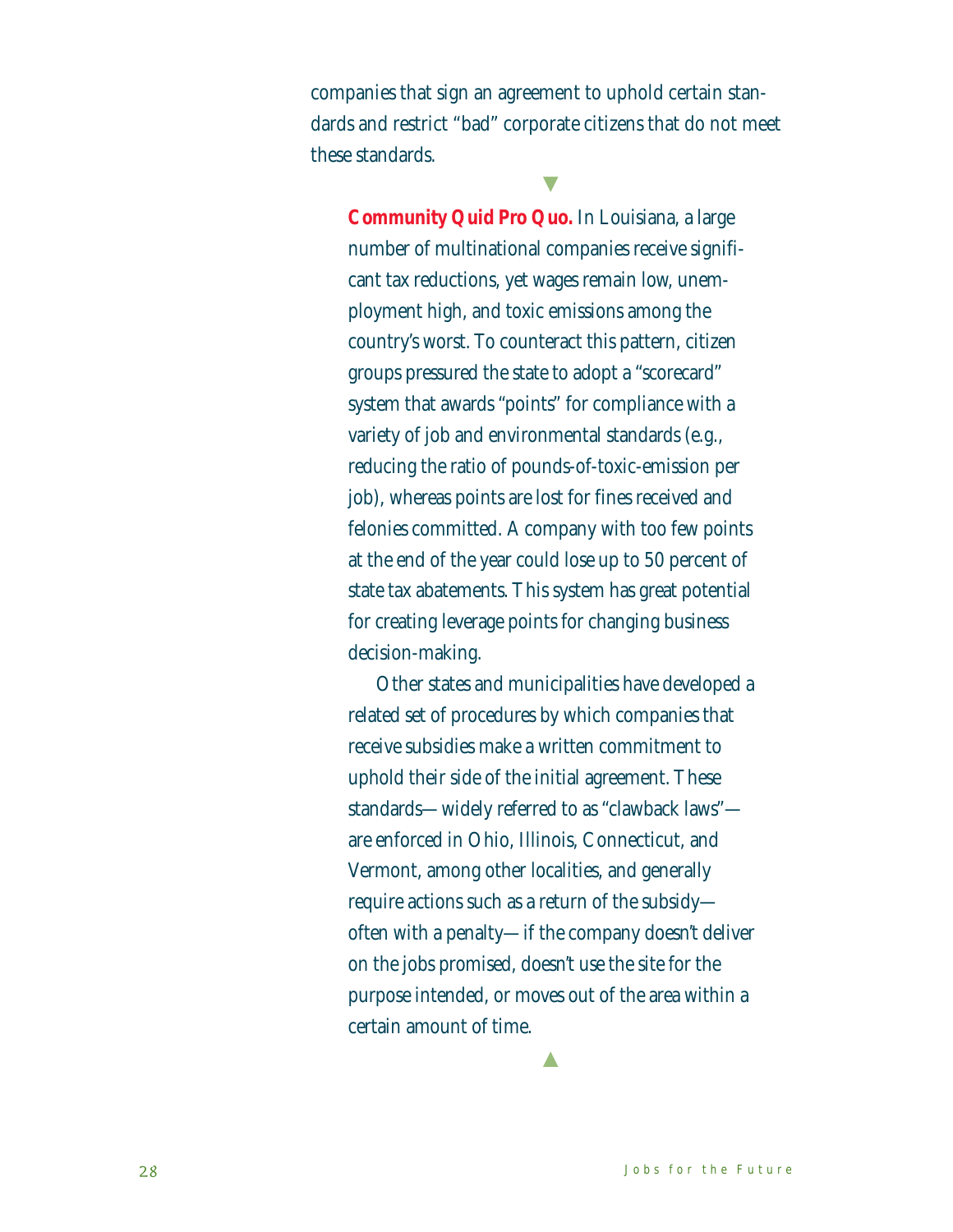**Identifying Bad Corporate Citizens.** In a number of cases, companies with a range of taxpayerfinanced subsidies are often corporations with a long history of illegal and anti-labor activities. Establishing clear minimum standards for corporate citizenship, and banning those firms that do not live up to these standards from subsidized business in the community, is another way some areas have begun to level the playing field in attracting jobs to the area.

Palmer, Massachusetts is a town that has passed an ordinance prohibiting government contracts with companies with a history of bribery, collusion among bidders, and price fixing (for three years after the crime). Other towns have adopted similar policies and have started to expand on that list, to include restraint of trade, fraud, labor intimidation, or environmental crimes.

▲

In other instances, confrontational strategies involve communities organizing to act together across community or even national boundaries, such as the move toward bi-national labor coordination, in which union organizers concentrate on raising work and pay standards in developing countries as a way of putting upward pressure on wages and standards in the U.S.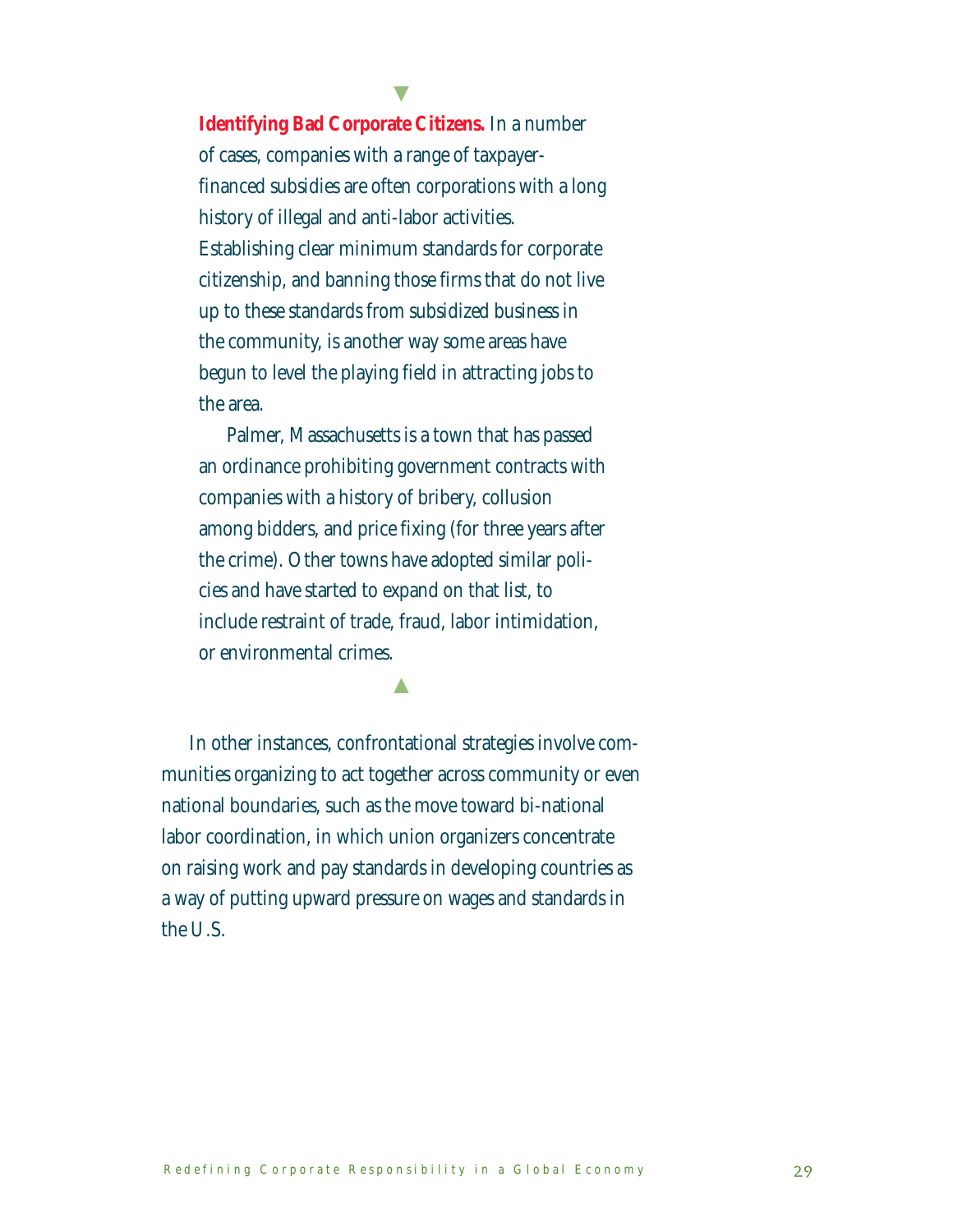**Bi-national Labor Coordination.** The Farm Labor Organizing Committee (FLOC) is working to make wages and work conditions more comparable across countries by developing parallel campaigns that place pressure on companies' suppliers in more than one country. In an effort to help U.S. workers who were unable to compete with the prices that rockbottom wages allowed Mexican workers to offer large companies, FLOC coordinated a strategy that helped Mexican tomato pickers in their own struggles for higher wages. With extensive support from its U.S. allies, the Mexican workers won their best labor agreement ever—allowing U.S. workers to command higher wages as well. Rather than pitting workers here against workers abroad, FLOC's strategy has the appealing result of creating a tide on which all boats can rise.

**マ** 

FLOC has not succeeded in getting companies to voluntarily agree to bi-national labor standards, but corporate collaboration in bi-national agreements could enable this strategy to have great impact on changing job-related issues of economic globalization. Some major unions, notably the Amalgamated Clothing and Textile Workers and the electric workers' union, have also moved in this direction, recognizing that in the long run, reversing the downward spiral in wages and work conditions requires raising the level of those at the bottom.

This confrontational trend is important for corporations to recognize and respond to proactively because it reflects an

▲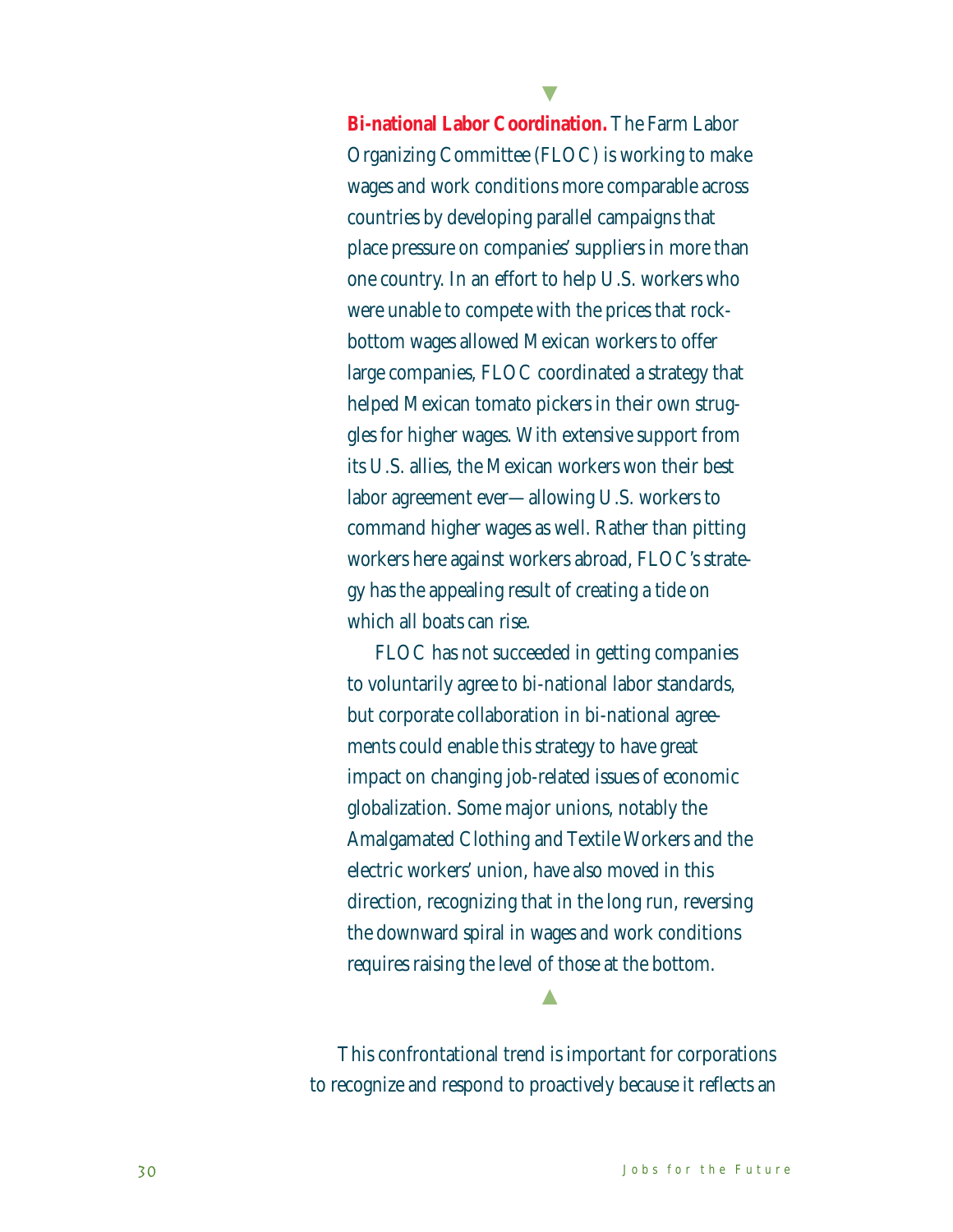anti-corporate sentiment that has the potential to coalesce into a problematic adversarial relationship. The experience of the Maytag Corporation in West Virginia shows just how costly such confrontation can be.

**マ** 

**Corporate "Pay-Backs."** In West Virginia, Maytag Corporation recently settled the largest ever plantclosing dispute with workers in Ranson, a small city located in the eastern part of the state. The company agreed to pay \$11.5 million to 800 workers who were laid off after a vending-machine factory in Ranson was closed, and another, lower-wage plant was opened by Maytag in South Carolina.

Warning signs of a plant closing were first apparent in October 1990, when the company began remodeling the Williston, South Carolina plant and laid off 150 workers in the Ranson plant. However, to ease employees' worries, the company reassured workers through various means that the remaining jobs were secure. When the corporation released news that it would be closing its Ranson plant in July 1991, disgruntled workers started a class action suit alleging misrepresentation and breach of contract.

Although the company conceded to the settlement, it maintained that there was no wrongdoing in closing the Ranson factory. Spokespersons for Maytag emphasize that employees interpreted their words as guarantees for lifetime employment, a false interpretation and misconception that led to an expensive misunderstanding.

▲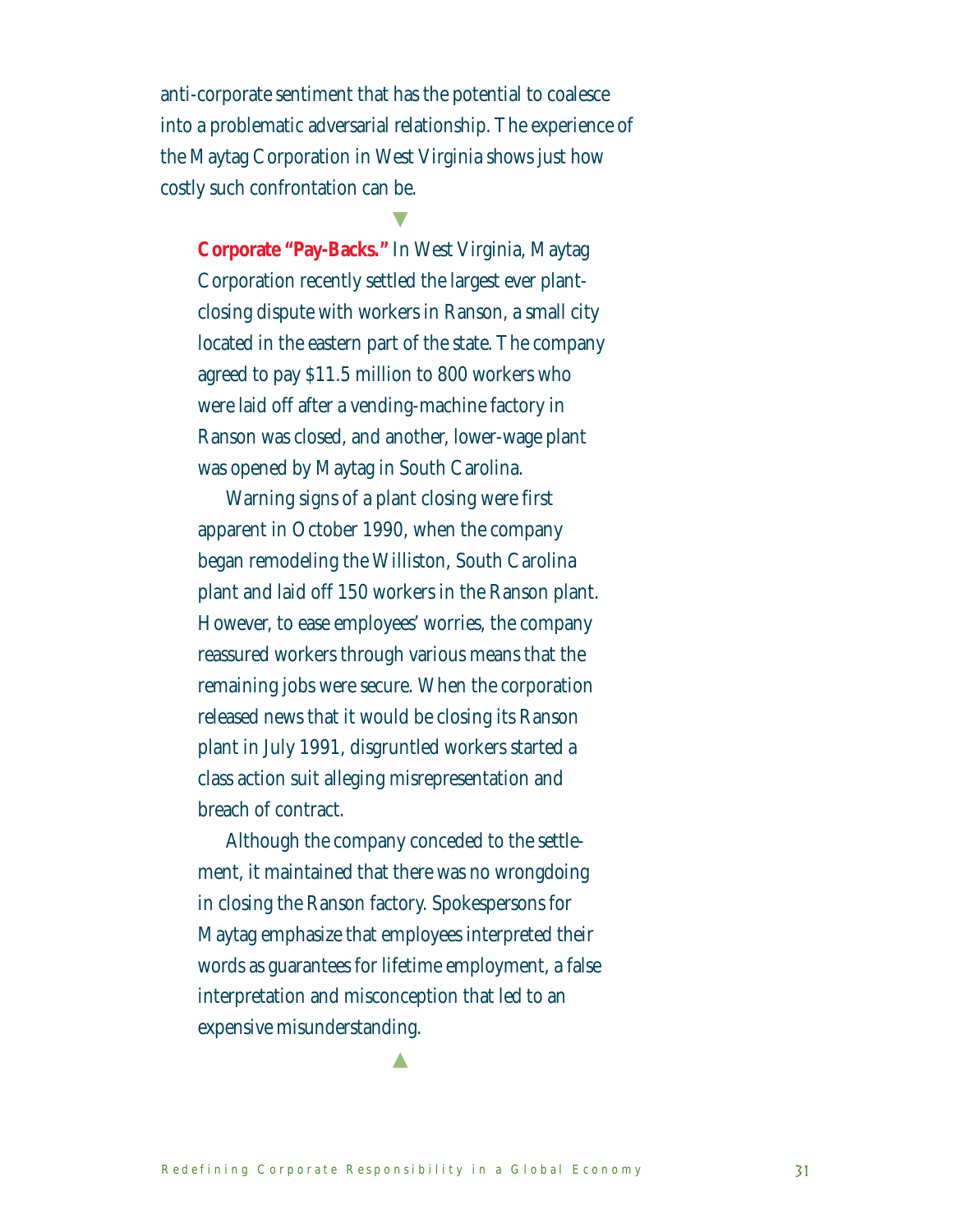#### Collaboration

The most effective collaborations between communities AND corporations tend to focus on clear areas of mutual interest, such as workforce development AND community economic development.

The most promising kinds of collaboration between corporations and communities avoid both adversarial conflict and old models of "partnership" which emphasized what corporations could "do" for communities rather than using corporate resources to build communities' capacities to do for themselves. In some ways, the best corporate-community partnerships today resemble many of the features that characterize corporate restructuring: an emphasis on building human capacity and empowering those on the frontline; a holistic, rather than fragmented, approach to complex, inter-related problems; attention to assets rather than deficits; and a focus on *systemic* change rather than episodic programmatic "fixes."

The most effective collaborations between communities and corporations tend to focus on clear areas of mutual interest, such as workforce development and community economic development.

By their nature, promising models in workforce development require the cooperation of corporate and community interests. Familiar examples include job training programs, social supports (e.g., child care and transportation), and developing good work habits in current and future workers. In some communities, like San Antonio, Texas, community organizations are integrating these separate programmatic elements into comprehensive systems that can make a dramatic impact on the economic opportunity available to residents.

**Project QUEST.** San Antonio's Project QUEST (Quality Employment through Skills Training) attempts to address directly what some have called "jobs mismatch," whereby large numbers of people with little job training are unable to find decent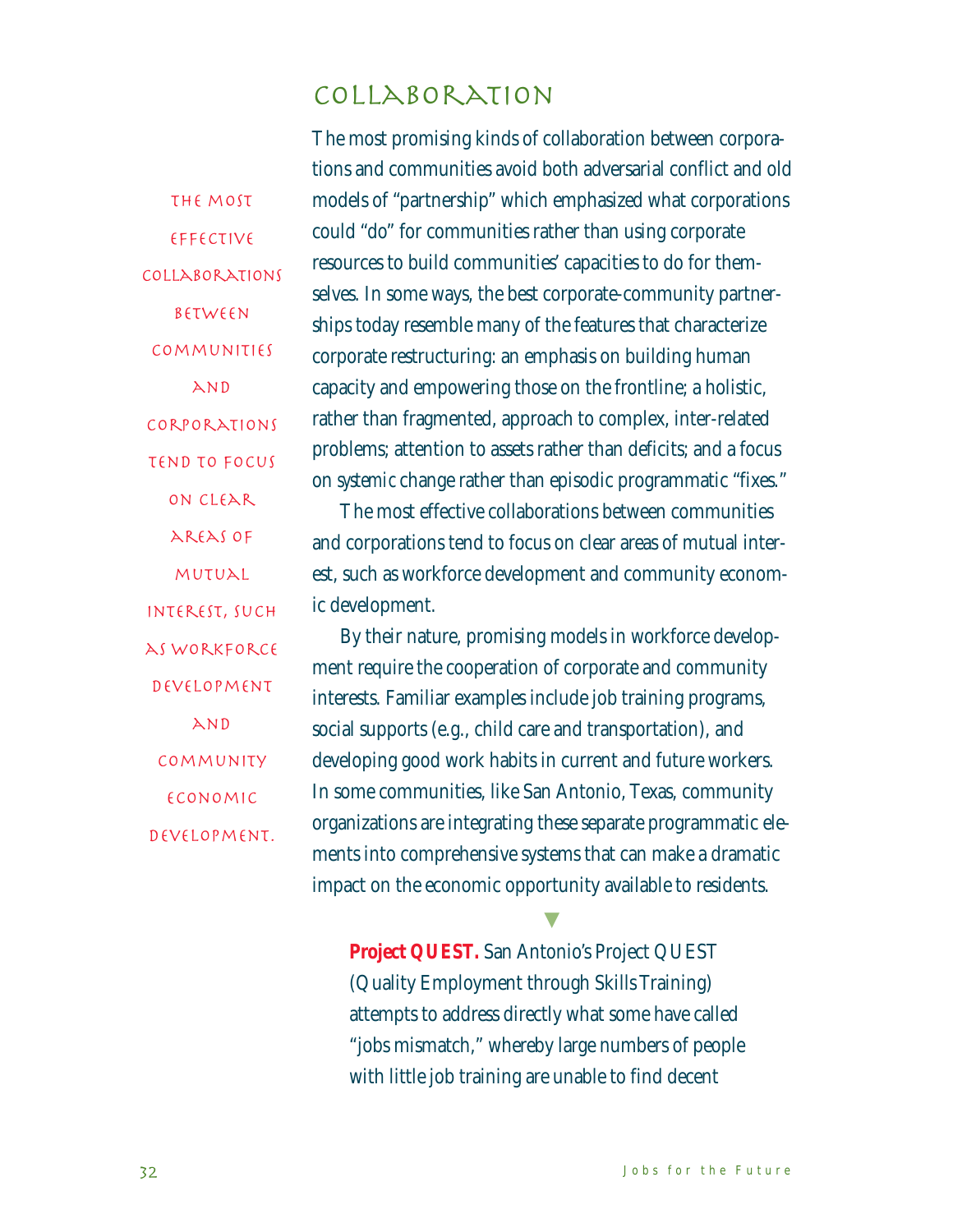work, while positions in other sectors of the local economy remain vacant because employers have difficulty finding workers with the adequate skills. Project QUEST uses labor market research to identify jobs that are available in San Antonio, gets a commitment from employers to employ a certain number of graduates of the program, and interviews and selects unemployed potential employees—many of them low-income, many African-American and Latino, many on welfare—who show real commitment and initiative to be in the program. It arranges training opportunities at colleges and training centers, and provides personal and academic support to make sure that trainees get through the two-year program successfully. Since its inception in July 1992, over 500 program graduates have been placed in jobs in the San Antonio area. They were also able to leverage a financial contribution to the project of over \$1 million from state government.

▲

Still other corporate-community collaborations concentrate on fixing the system that is supposed to pave a smooth path from school to the workforce. School-to-career transition programs in Boston, Louisville, Milwaukee, Philadelphia, and an increasing number of cities around the country are examples of the way internships, school curriculum based on awareness of the changing world of work, and employer willingness to reach out to its next generation of potential employees can bridge the gap between school and the workplace.

**School-to-Career Transition.** The Bank of America has worked with the state of California and other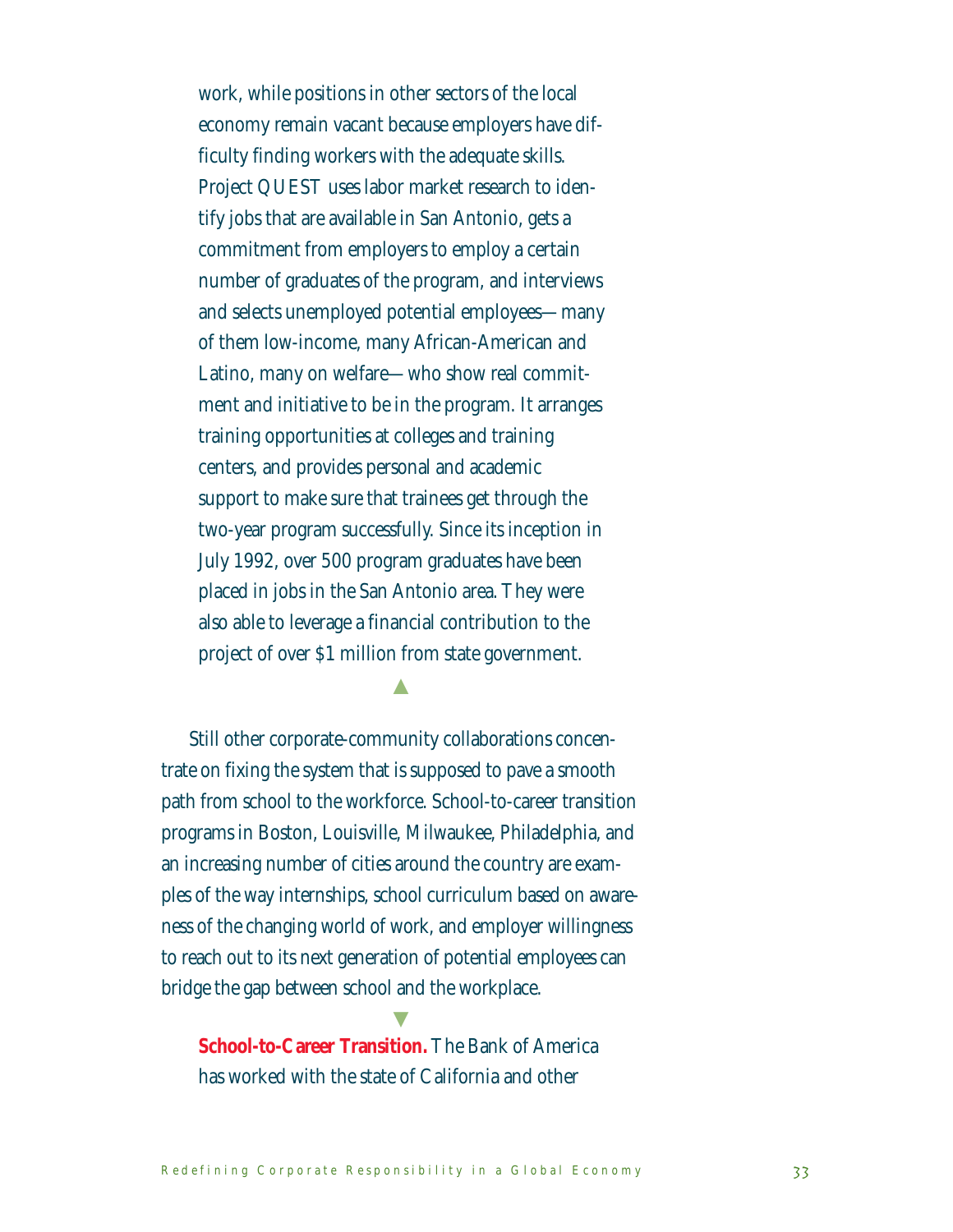Promising collaborations in community development include a range of projects from the cultural to the economic, from financial aid to community service.

banks to develop performance standards for careerentry jobs in banking. Together with other employers, it has organized several hundred internships in banking in Sacramento and now, through collaboration with a non-profit intermediary, LEED (Linking Education and Economic Development) Sacramento, is working to create similar programs in telecommunications and health. The partnership is structured to enhance the region's "civic infrastructure" through its use of a non-profit intermediary and the involvement of several school districts and community colleges. Bank of America is confident that this investment will pay off in terms of the quality and preparation of job applicants and reduced recruitment and turnover costs.

Community development is another common target for strategic social investments by corporations. Promising collaborations in community development include a range of projects from the cultural to the economic, from financial aid to community service. Here, too, the most effective corporatecommunity collaborations are working toward a broader vision of community-building.

▲

**The St. Paul Companies: Building More Than Housing**<sup>3</sup> When most corporate donation programs support community development, they fund identifiable projects such as rehabilitation of a specific

<sup>&</sup>lt;sup>3</sup> "Rebuilding Inner-City Communities: A New Approach to the Nation's Urban Crisis." 1995. A statement by the Research and Policy Committee of the Committee for Economic Development.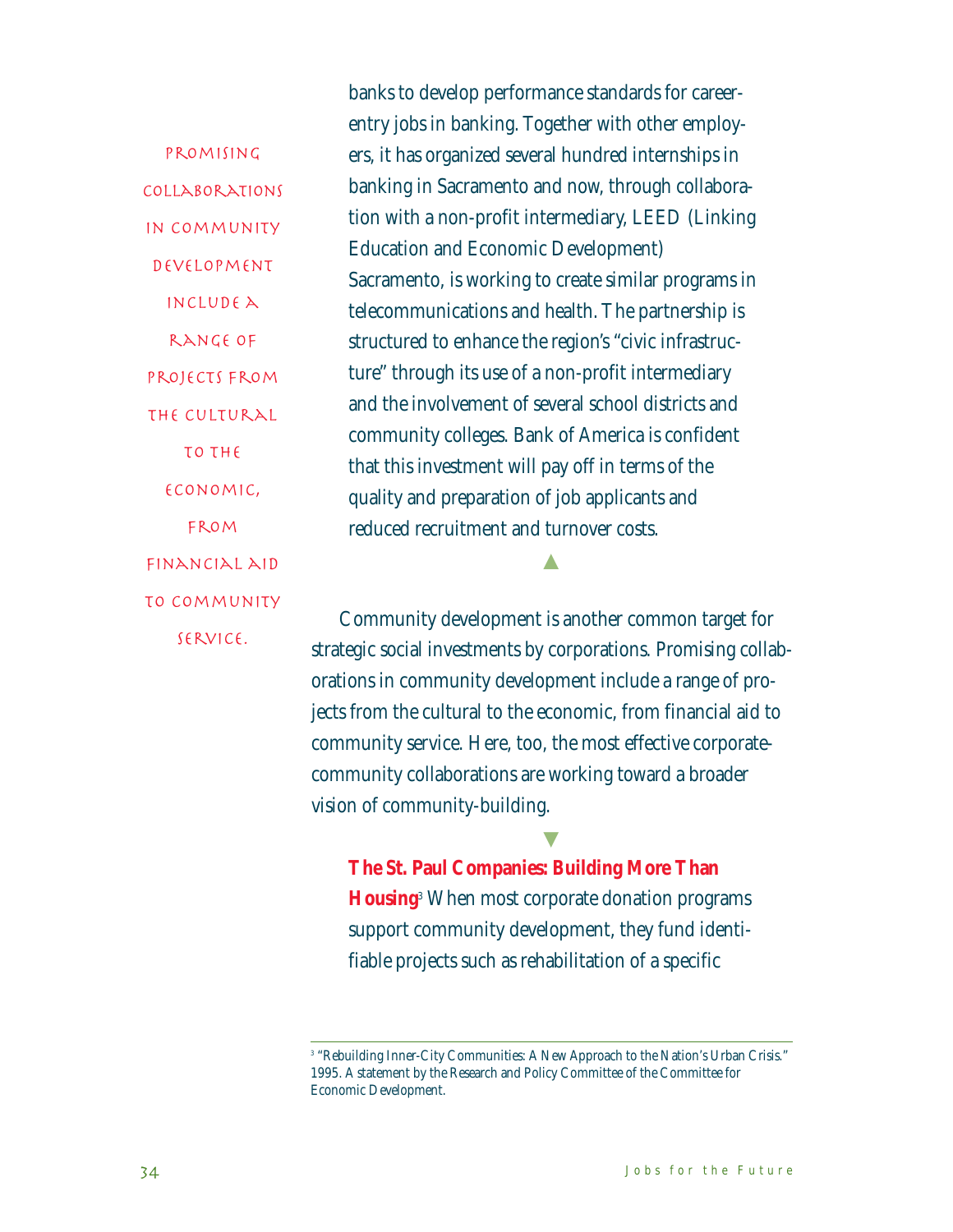building. In contrast, the St. Paul Companies, the 25th largest diversified financial company in the nation, targets a substantial share of its corporate giving to building community development institutions. In 1992, the company made grants of \$2.1 million to 56 community-based organizations in the Minneapolis-St. Paul metropolitan area. These unique efforts have four key characteristics:

- ❍ grants to community-based organizations for core operating support, not for projects but rather to "run the shop," retain a core staff, and develop efficient operating systems;
- ❍ multi-year commitments, usually or two or three years, for both project support and core support;
- ❍ partnerships with a range of organizations in the community development system;
- $\bigcirc$  support for human resource development in the community-based sector.

▲

The emergent "community-building" paradigm emphasizes the importance of approaches that include community members at the table as equal partners. Thus, decisions, to an increasing extent, are made collaboratively by those who share an interest in their outcome. According to this model, business decisions—such as shutting down a plant—are not made unilaterally and then transmitted via a community-relations department to the public. Instead, community members are involved and informed in an ongoing way about business operations, and are able to consider a range of collaborative alternatives from underwriting loans to assisting in retraining and placing workers. Similarly, community decisions such as how to provide social services or build low-income housing are not made unilaterally by individual officials, but involve a

The emergent "communitybuilding" PARADIGM emphasizes  $THf$ importance of approaches that include community members at the table as EQUAL partners.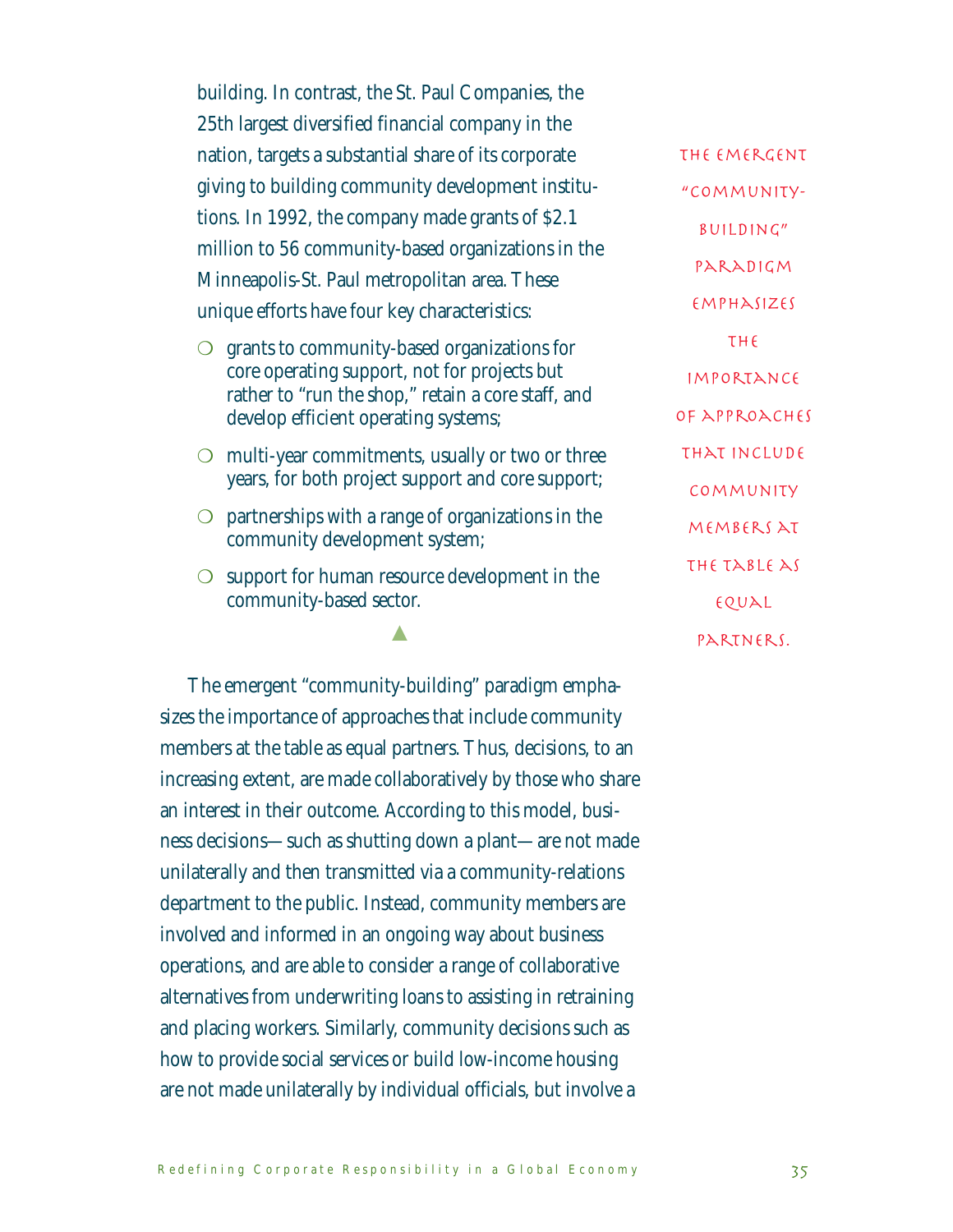collaborative effort that includes corporations, non-profit groups, and a variety of government agencies with a stake in the outcome.

**マ** 

**Good Neighbor Agreements.** One well-developed example of emerging "good neighbor agreements" is the agreement reached in Manchester, Texas, between the Rhone Poulenc chemical company, local community residents, and Texans United Education Fund, a statewide citizens' group. According to the agreement—achieved after long negotiations and confrontations—the company employees would work directly with a community advisory committee, consisting of up to 25 residents of the surrounding area, to conduct an audit of company compliance with regulations, as well as employee training in safety procedures, emergency response plans, waste analysis, and other areas of mutual concern. The committee and company also work together to consider improvements in standards and compliance.

▲

Advisory groups of this kind do not actually make corporate, government, or community decisions, but have access to information, can commission expert studies or reviews, and can initiate solutions to problems that arise. Important on their own terms, the gradual expansion of agreements of this kind hold real potential for a substantially different corporatecommunity relationship that reflects new economic realities. To date, these campaigns have been largely initiated by activists in the environmental justice movement, but they also have clear implications for decisions regarding jobs.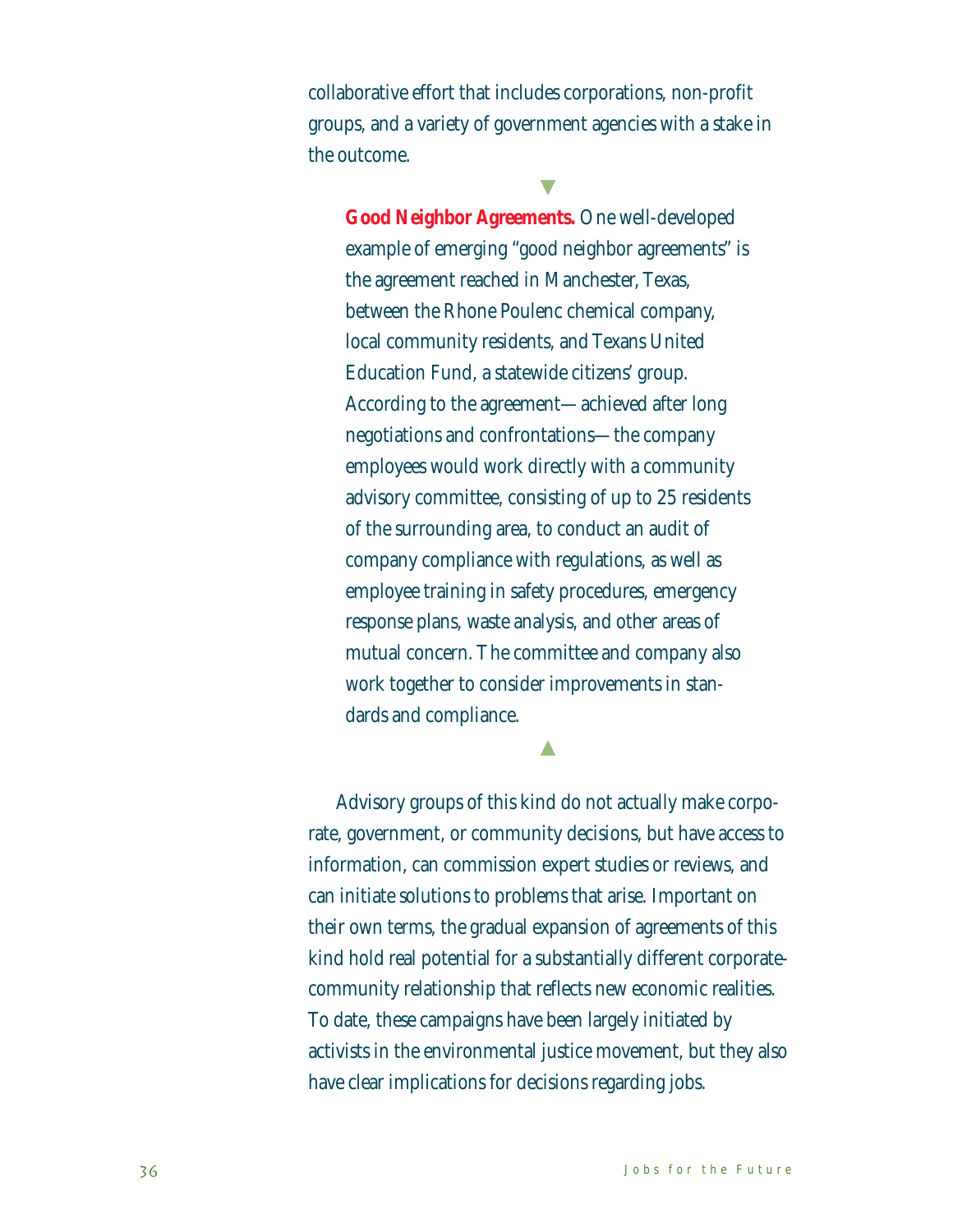### Essential Elements of Effective Collaboration

For companies that choose to pursue effective, reciprocal collaboration with the communities in which they do business, our interviews and case study research indicate some common factors for success. Important characteristics for successful corporate-community partnership include:

- $\bigcirc$  strong independent organizations that act as credible brokers and can organize and sustain pressure on all sides when necessary;
- $\bigcirc$  sophisticated analysis and understanding of the local labor market and how it fits into the regional and global contexts;
- $\bigcirc$  support for capacity development—building the confidence, efficacy, and leadership ability of people in the community;
- ❍ information-sharing which allows collaboration to operate from a common knowledge base;
- $\bigcirc$  holistic approaches to problems and their solutions;
- ❍ an assumption of assets, not deficits; and
- $\bigcirc$  an expanded sense of partnership and inclusion of a broad group of stakeholders.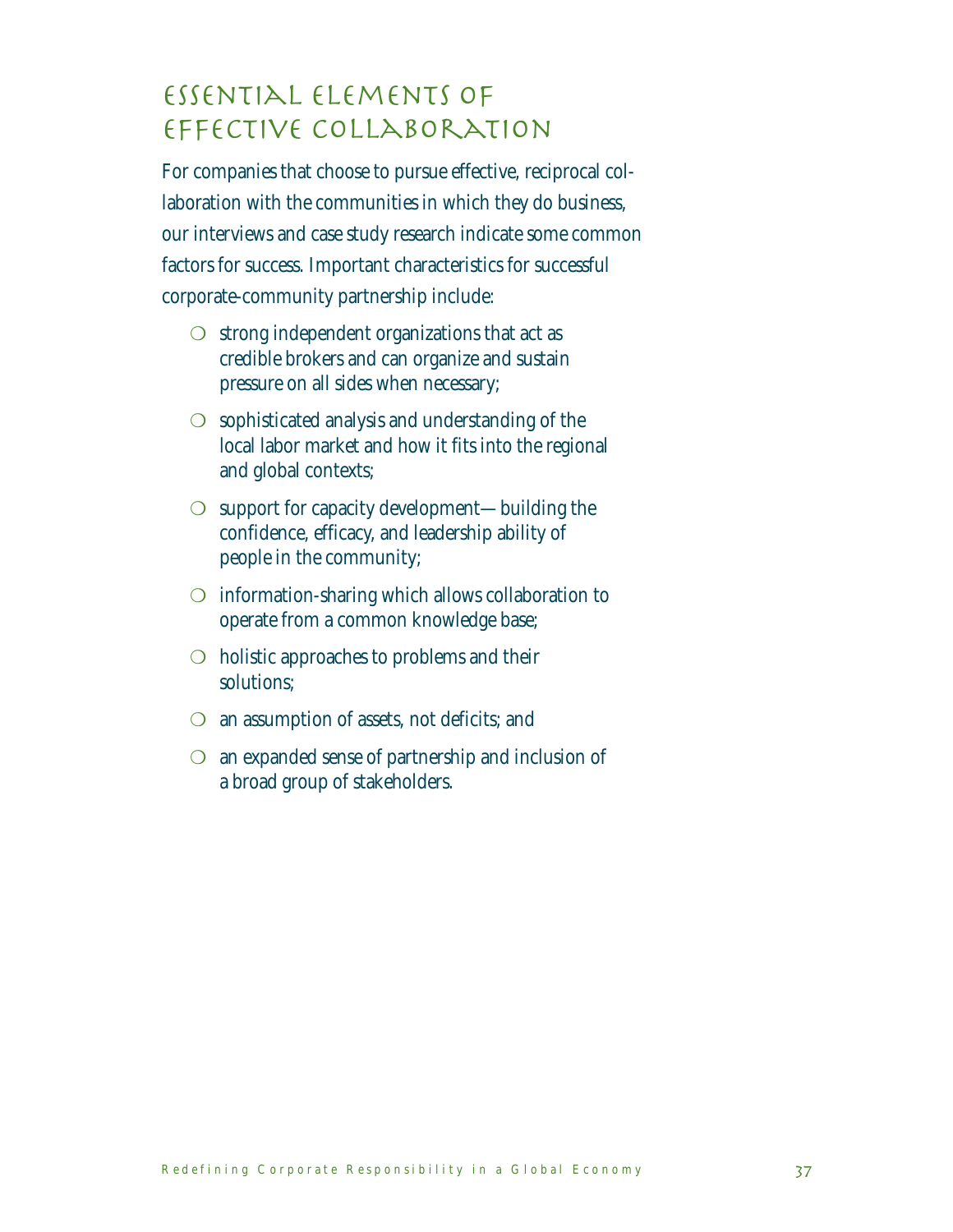# Corporate Leadership IN A GLOBAL ECONOMY

In emphasizing joint action toward common interests, we do not mean to disguise the real differences and conflicts that exist between corporations and communities in the global economy. The forces that challenge any prior social contract between corporations and their communities remain quite strong; they have not yet run their course. It is our belief that while there is more room for partnerships and joint gains at the community level than is often assumed, any sustainable social contract will require significant policy changes at a level beyond any individual community and its employers—at the national and international policy levels.

Clearly, any period of intense change requires active exploration of new structures and ideas, as well as open discussion and debate. More forums are needed for candid discussion of where corporate and community interests overlap, where they don't, and what can—and should—be done about it. The need for redefining corporate-community relations in the rapidly changing economy will only increase in importance and urgency over the next decade.

As corporate interests in and influence on the world economy grow, corporations are uniquely positioned to use their global presence as a way to promote a new standard for strategic investment in human resources, economic opportunity, and social capital.

Global corporations, especially, have a unique opportunity to address common problems in the many communities in which they produce and market goods and services. In this way, global companies, often accused of fragmenting the traditional values and security of communities, can become leaders in defining and creating a new kind of global community.

Corporations are uniquely positioned to use their global presence as a way to promote a new standard for strategic investment in human resources, economic opportunity, and social capital.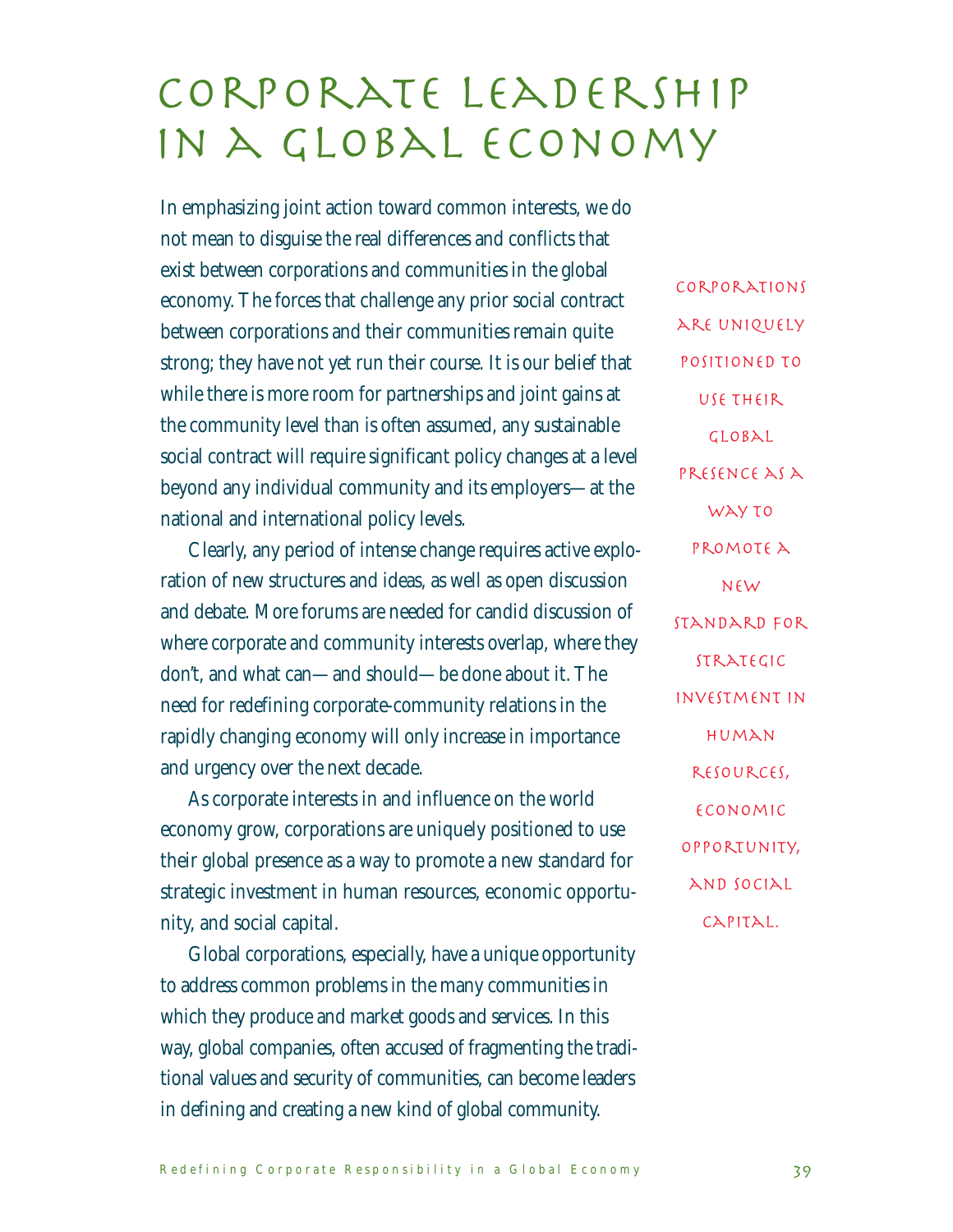### Bibliography

- Ady, Robert M. July 6, 1992. "Why BMW Cruised Into Spartanburg," The Wall Street Journal.
- Avishai, Bernard. July/August 1991. "A European Platform for Global Competition: An Interview with VW's Carl Hahn." Harvard Business Review, vol. 69, no. 4: 102-113.
- Berryman, Sue and Thomas R. Bailey. 1992. "The Double Helix of Education and the Economy." New York, NY: The Institute on Education and the Economy, Teachers College, Columbia University.
- Bluestone, Barry. 1982. The Deindustrialization of America. New York: BasicBooks, Inc.

Castro, Janice. March 29, 1993. "Disposable Workers." Time: 43-7.

- Colburn, Bruce. Spring 1994. "'Sustainable Milwaukee' Launches Bold Metro Planning Initiative: New Coalition Plans for 50,000 Jobs." FIRR News, vol. 6, no. 1: 10-11.
- Committee for Economic Development. 1995. "Rebuilding Inner-City Communities: A New Approach to the Nation's Urban Crisis." A statement by the Research and Policy Committee of the Committee for Economic Development.
- Corditz, Dan. May 29, 1990. "Corporate Citizenship, No More Soft Touches." Financial World: 30-36.

Drucker, Peter. 1989. The New Realities. New York: Harper & Row.

- —. September-October 1992. "The New Society of Organizations." Harvard Business Review: 95-104.
- Erdman, Andrew. March 8, 1993. "The Unemployed." Fortune: 40-9.
- "Families on a Treadmill: Work and Income in the 1980s." 1992. A Staff Study Prepared for the Use of Members of the Joint Economic Committee. Washington, DC: United States Congress.
- Gilpin, Robert. 1987. <u>The Political Economy of International Relations</u>. Princeton, NJ: University Press.
- Harrison, Bennett. July 1994. "Strategic Networking for the People." Technology Review.
- Huntington, Samuel P. Summer 1993. "The Clash of Civilizations?" Foreign Affairs: 22-49.
- "Japanese Industry: Losing its Way." September 18, 1993. The Economist: 78-9.
- Kanter, Rosabeth Moss. May 1994. "Greater Boston's Challenge in the Global Economy: Strengthening the Infrastructure for Collaboration." Harvard University, Graduate School of Business Administration, the George F. Baker Foundation, in collaboration with The Greater Boston Chamber of Commerce and Associated Industries of Massachusetts.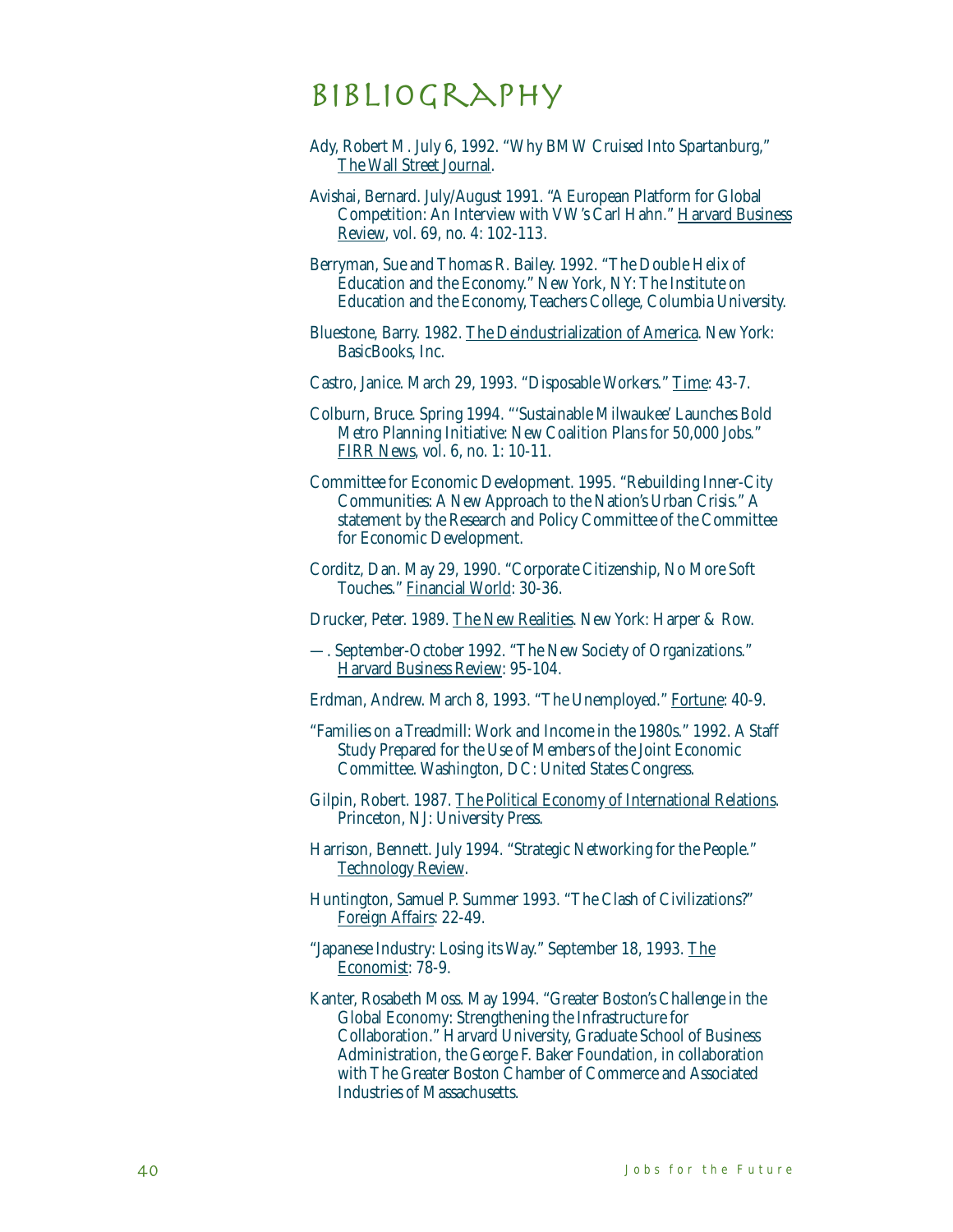- Kilborn, Peter T. August 16, 1995. "Appliance Maker Agrees to Pay for Moving Away." New York Times: A20.
- —. March 15, 1993. "New Jobs Lack the Old Security In a Time of 'Disposable Workers."' New York Times: A1.
- Kirsch, Sandra L. August 24, 1992. "The Job Drought." Fortune: 62-74.
- Kuttner, Robert. October 18, 1993. "Talking Marriage and Thinking One-Night Stand." Business Week: 16.
- Levering, Robert and Milton Moskovitz. 1993. The 100 Best Companies to Work for In America. New York: Doubleday.
- Logan, David. September 23, 1994. "Community Involvement in Foreign Owned Companies." The Conference Board.
- Marsden, Chris. April 6, 1994. "Towards a Responsible Free Market System." Presidential lecture to The Economics and Business Education Association.
- Marshall, Ray. 1991. Employee Rights in a Changing Economy: The Issue of Replacement Workers. Washington, DC: Economic Policy Institute.
- —. 1992. "Work Organization, Unions, and Economic Performance." Unions and Economic Competitiveness, Eds. Lawrence Mishel and Paula B. Voos. Armonk, NY: W.E. Sharpe, Inc.
- Marshall, Ray and Marc Tucker. 1992. Thinking for a Living. New York, NY: BasicBooks, Inc.
- Miller, Frederick A. and Judith H. Katz. 1993. "Cultural Diversity as a Developmental Process: The Path from Monocultural Club to Inclusive Organization." Cincinnati, OH: The Kaleel Jamison Consulting Group, Inc.
- Morrow, Lance. March 29, 1993. "The Temping of America." Time: 40-7.
- Noble, Barbara Presley. February 28, 1993. "Straddling the Law on Layoffs." The New York Times.
- O'Reilly, Brian. June 13, 1994. "The New Deal: What Companies and Employees Owe One Another." Fortune: 44-52.
- Osterman, Paul. 1993. "How Common is Workplace Transformation and How Can We Explain Who Adopts It? Results from a National Survey." Cambridge, MA: Massachusetts Institute of Technology, Sloan School of Management.
- Packer, Arnold H. 1991. "The Demographic and Economic Imperatives," in An Economic Strategy for the 90s: Human Capital and America's Future, Eds. David Horn Beck and Lester Salamon.
- Putnam, Robert D. Spring 1993. "The Prosperous Community, Social Capital and Public Life." The American Prospect: 35-42.
- Reich, Robert B. January 1987. "Enterprise and Double Cross." The Washington Monthly: 13-19.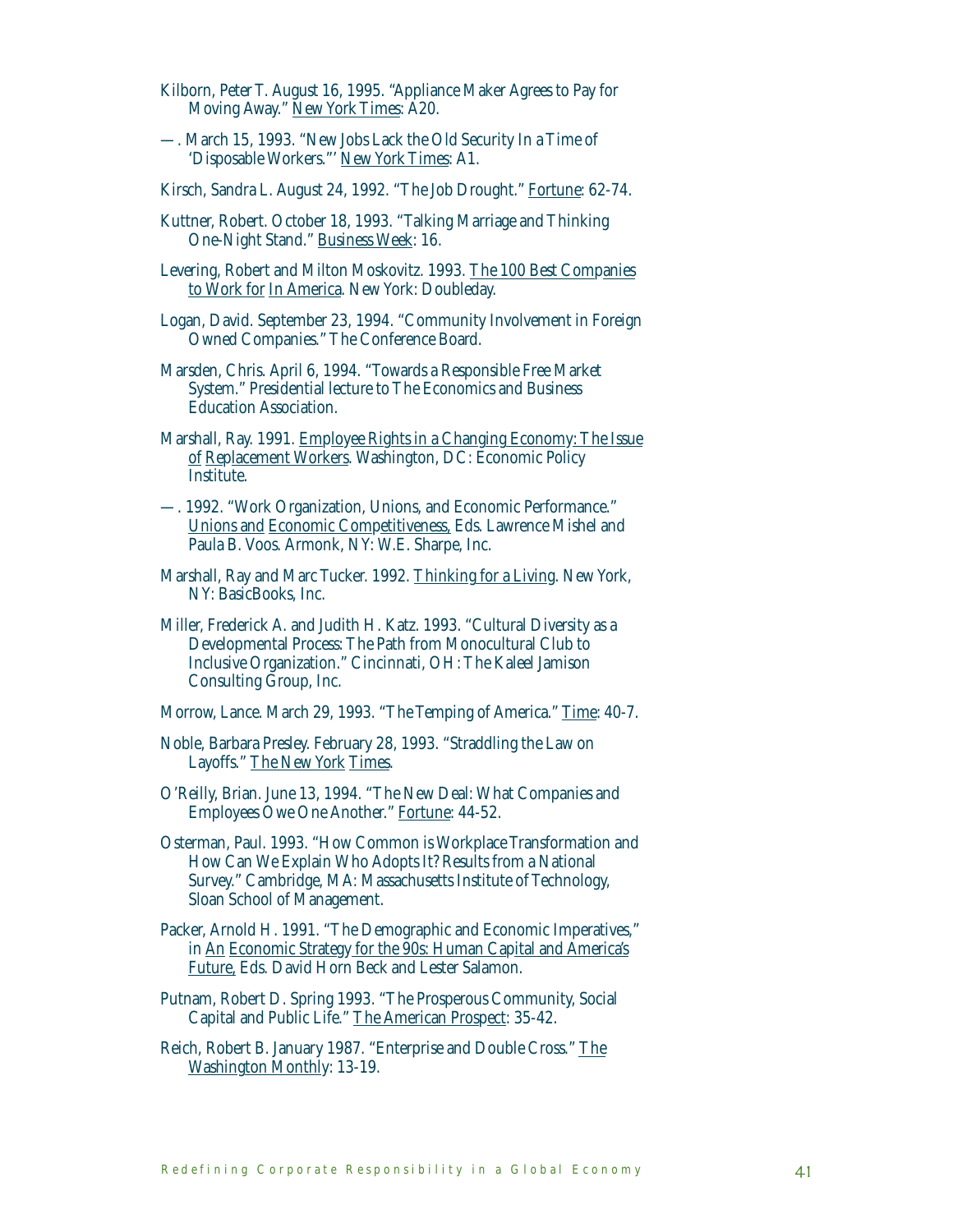- —. March/April 1991a. "Who is Them?" Harvard Business Review, vol. 69, no. 2: 77-88.
- —. 1991b. The Work of Nations: Preparing Ourselves for 21st Century Capitalism. New York: Alfred A. Knopf.
- Rosen, Robert H. 1991. The Healthy Company. Los Angeles: Jeremy P. Tarcher, Inc.
- Rothstein, Richard. 1993. "Setting the Standard: International Labor Rights and US Trade Policy." Washington, DC: Economic Policy Institute.
- Sabel, Charles F. 1993a. "Can the End of the Social Democratic Trade Unions be the Beginning of a New Kind of Social Democratic Politics?" in Economic Restructuring and Emerging Patterns of Industrial Relations, ed. Stephen R. Sleigh. Kalamazoo, Michigan: W.E. Upjohn Institute for Employment Research.
- —. 1993b. "Large Firms and Small: Where They Are in Europe Viewed from Where They WERE," Speech given in Lisbon, Portugal at the October 8th "Cooperation and Competitiveness" conference.
- Sheridan, Elissa. March 29, 1994. "CSR and the Bottom Line—Financial Performance and Consumer Purchase Decisions." Levi Strauss & Co. Inter-Office Correspondence.
- Sleigh, Stephen R. 1993. "Introduction," in Economic Restructuring and Emerging Patterns of Industrial Relations, Stephen R. Sleigh, ed. Kalamazoo, Michigan: W.E. Upjohn Institute for Employment Research.
- Spivey, W. Allen and Lawrason D. Thomas. Spring 1990. "Global Management: Concepts, Themes, Problems and Research Issues." Human Resource Management, vol. 29, no. 1: 85-97.
- Streeck, Wolfgang. 1993. "Training and the New Industrial Relations: A Strategic Role for Unions." Economic Restructuring and Emerging Patterns of Industrial Relations, Stephen R. Sleigh, ed. Kalamazoo, Michigan: W.E. Upjohn Institute for Employment Research.
- Swasy, Alecia. October 3, 1993. "Don't Sell Thick Diapers in Tokyo." The New York Times.
- Sweeney, Paul. May 15, 1994. "Corporate Giving Goes Creative." The New York Times, Sunday.
- "Thinking Ahead: Radically Redefined Global Competition in the 1990s." Price Waterhouse Review, vol. 34, no. 1: 6-25.
- Thurow, Lester. 1992. Head to Head. New York, NY: Morrow.
- Vernon, Raymond. August 1992. "Transnational Corporations: Where Are They Coming From, Where Are They Headed?" Transnational Corporations, vol. 1, no. 2: 7-35.
- Zachary, G. Pascal and Bob Ortega. March 10, 1993. "Workplace Revolution Boosts Productivity at Cost of Job Security." The Wall Street Journal: A1.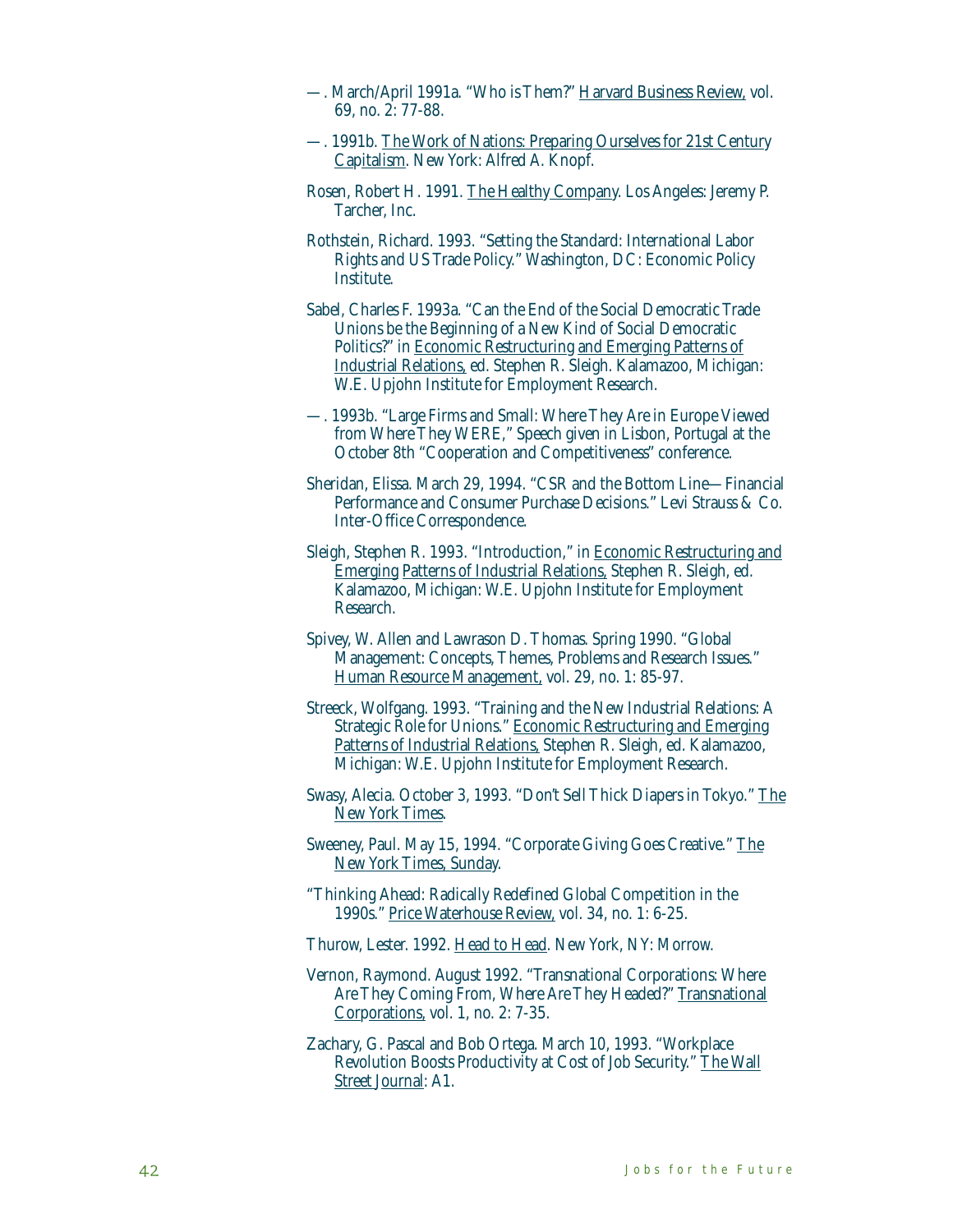### Advisory Council

**Darryl Banks** World Resources Institute

**Jim Benn** Federation for Industrial Retention & Renewal

**Stephen A. Greyser** Harvard Business School

**Pam Koprowski** Champion International

**Robert Kuttner** *The American Prospect*

**Frank Levy** Massachusetts Institute of **Technology** 

**Lisa Lynch** Fletcher School of Law & **Diplomacy** 

**Rosemary Mans** Bank of America

**John McKnight** Center for Urban Affairs Northwestern University

**Katherine Newman**  Department of Anthropology Columbia University

**Terry Quinn** Hitachi Data Systems

**Tony Sarmiento** AFL-CIO

**Arthur White** Yankelovich Partners, Inc.

### Interviews

**Gar Alperovitz** National Center for Economic **Alternatives** 

**Judy Belk** Community Affairs Levi Strauss & Company

**Jim Benn** Federation for Industrial Retention and Renewal

**John Foster Bey** John and Catherine MacArthur **Foundation** 

**Bill Dempsey Organizer** Sustainable Milwaukee

**Frank Doyle** Executive Vice President General Electric Company

**Mark Eliot** Ford Foundation Urban Poverty Division

**Richard Ferlato** Center for Policy Alternatives

**Hector Figueroa** ACTWU Research Department

**Ann Filloramo** Northeast Citizen Action Resource Center (NECARC)

**Jim Gibson** Urban Institute

**Peter Goldberg** President Family Service America, Inc.

**Bruce Hanson** Center for Community Change

**Richard Healey** Grassroots Policy Project

**Robert C. Holland** Committee on Economic Development

**Jackie Kendall** Midwest Academy

**Judith Kidd** City Year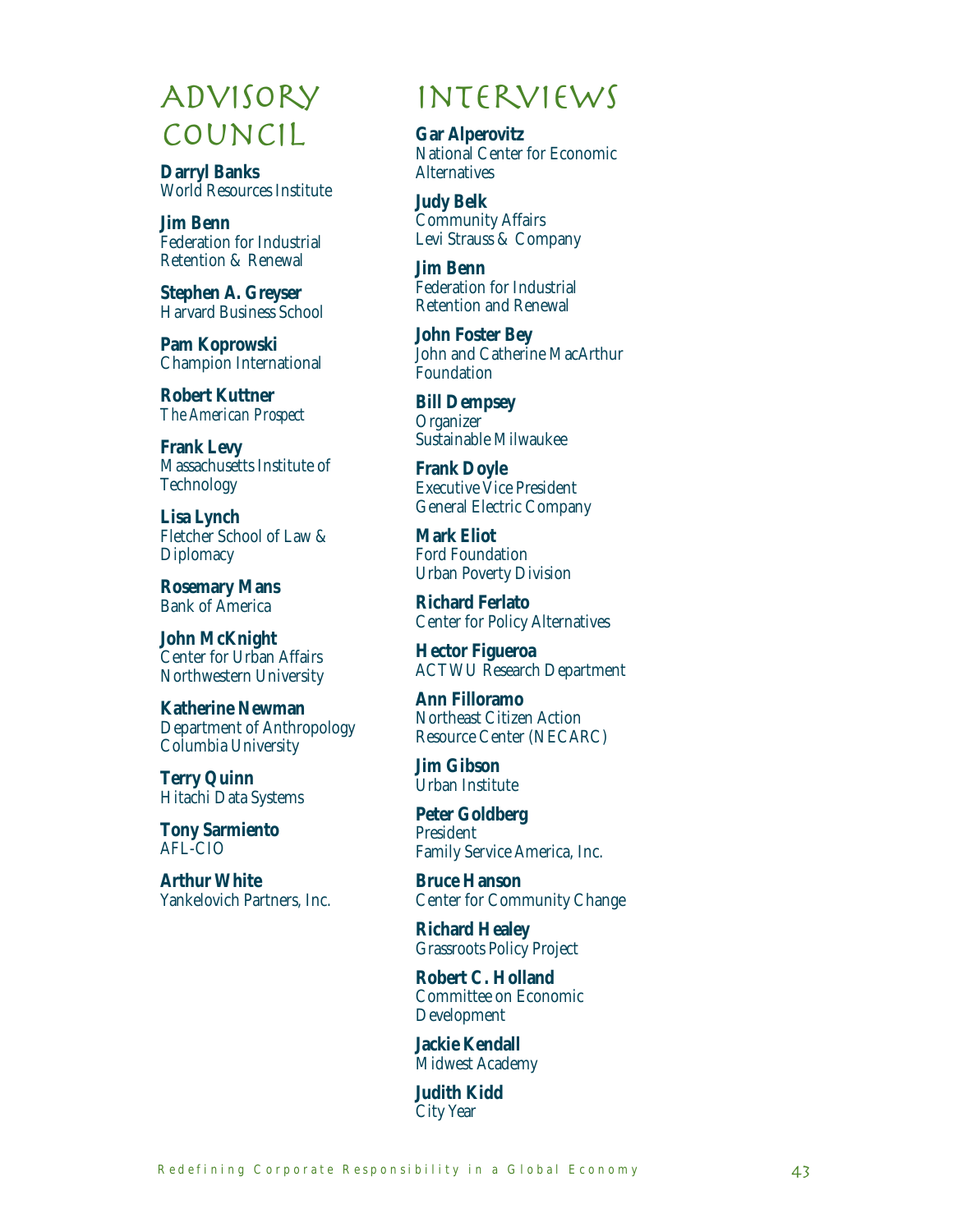**Ann Kubisch** Roundtable on Comprehensive Community Initiatives of Children and Families and Aspen Institute

**Robert Kuttner** *The American Prospect*

**Jose LaLuz** formerly international strategy for ACTWU

**Frances Moore Lappé** Center for Living Democracy

**Frank Levy, Ph.D.** Massachusetts Institute of **Technology** Department of Urban Studies & Planning

**Sanford Lewis** Good Neighbor Project

**David Logan** Corporate-Community Relations International

**Jane MacAlevay** Veatch Foundation

**Eric Mann** Labor/Community Strategy Center

**Geri Mannion** Carnegie Corporation of New York

**Chris Mathis** Labor/Community Strategy Center

**Tony Mazzocchi** Oil Chemical and Atomic Workers Union

**Lisa McCloud** Community Organizer Save Our Cumberland Mountains

**John McKnight** Director of Community Studies Center for Urban Affairs and Policy Research Northwestern University

**Karen Muller** Director of Community Affairs HB Fuller

**Neal Peirce** Contributing Editor *The National Journal* **Steuart Pittman** ACORN Jobs Campaign

**Peggy Powell** Cooperative Home Care Associates

**Terry Quinn** Vice President, Public Affairs Hitachi Data Systems

**Delwin A. Roy President** The Hitachi Foundation

**Andrew C. Sigler CEO** Champion International

**Craig Smith** Editor & Publisher *Corporate Philanthropy Report*

**Rebecca Stone** University of Chicago Chapin Hall Center for Children

**Michael Useem, Ph.D.** University of Pennsylvania Department of Sociology

**Alis Valencia** Editor *World Business Academy Perspectives and At Work: Stories of Tomorrow's Workplace*

**Beldemar Velasquez** Farm Labor Organizing Committee

**Susan Wade** Managing Editor *Corporate Philanthropy Report*

**Cyntha Ward** Commonwealth Institute

**Curtis Weeden** Vice President, Corporate **Contributions** Johnson & Johnson

**Robert Wehling** Senior Vice President, Public Affairs Procter & Gamble

**Susan Williams** Coordinator Economy Program at Highlander **Center**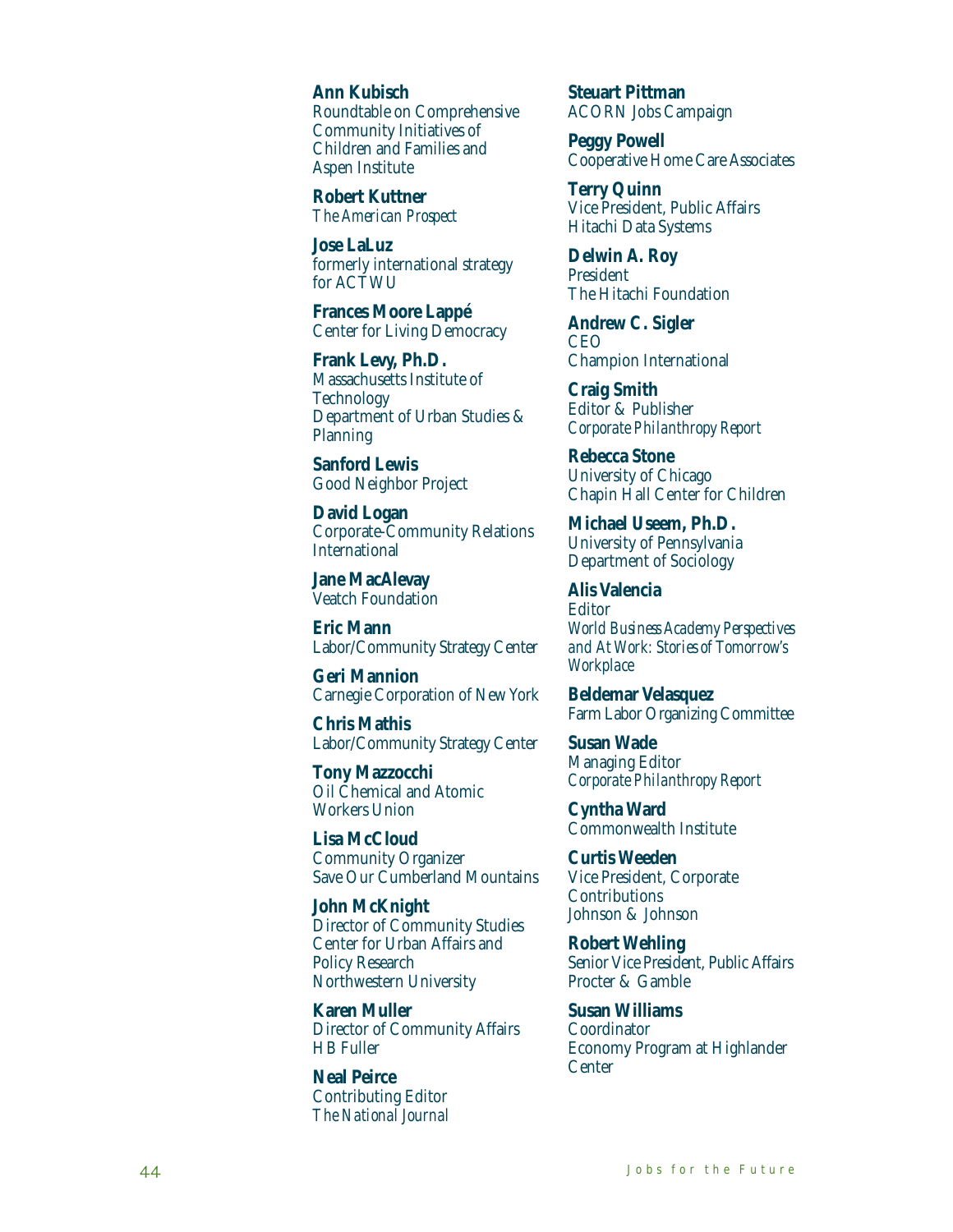### Additional Copies

Additional copies of this document are available for \$10.00 prepaid from Jobs for the Future, One Bowdoin Square, Boston, MA 02114. Any or all portions of this document may be freely reproduced and circulated without prior permission, provided the source is cited as Jobs for the Future. 1996. Redefining Corporate-Community Responsibility in a Global Economy: An Agenda for Action. Boston, MA: Jobs for the Future.